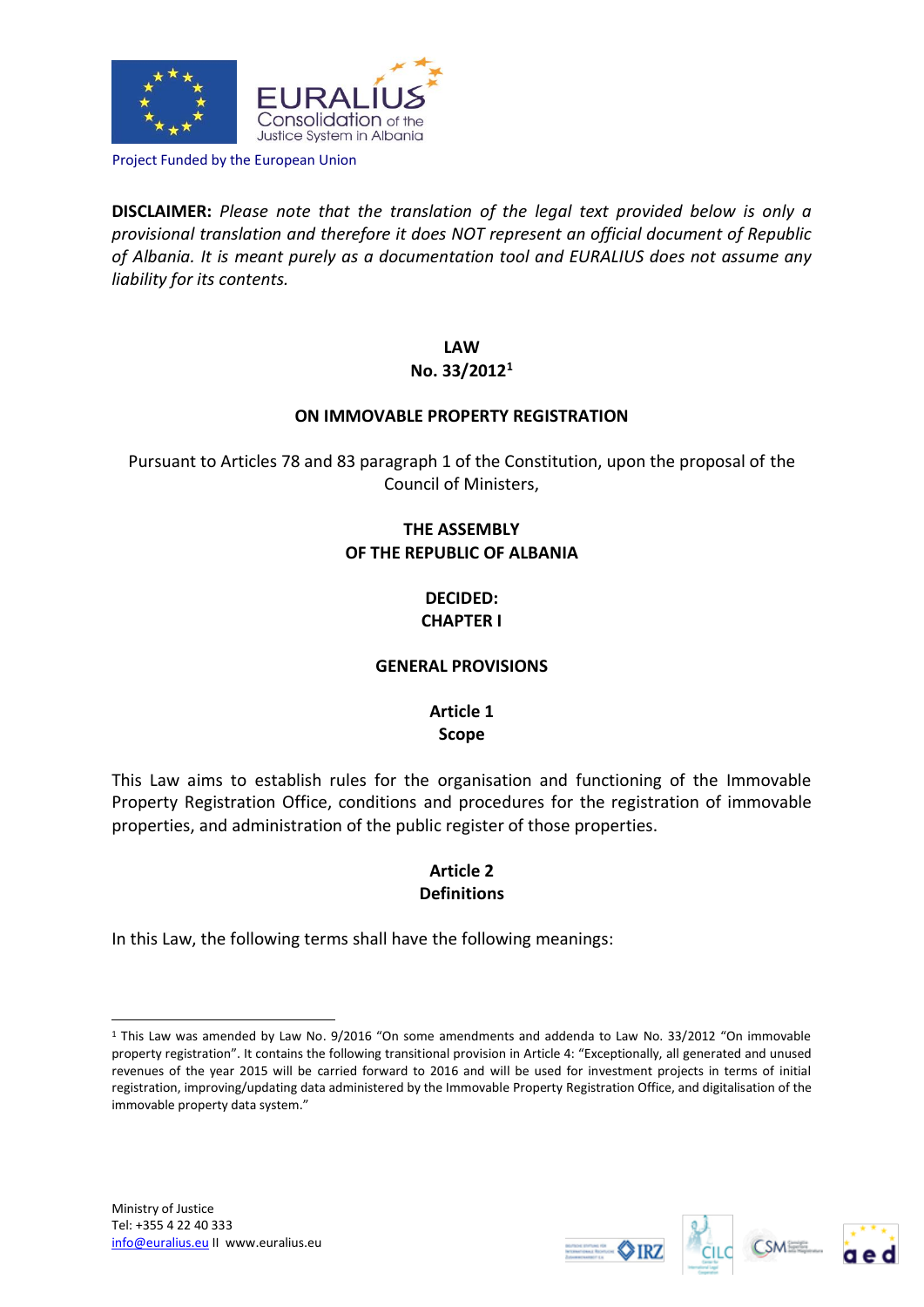1."Regulatory Authority", the definition of this term shall be the same as the definition made in the applicable legislation that governs the activity for the creation and administration of the state database in force in the Republic of Albania.

2. "Database", the definition of this term shall be the same as the definition made in the applicable legislation that governs the activity for the creation and administration of the state database in force in the Republic of Albania.

3. "Registration document" shall mean any public act, court decision or decision of another competent state body, issued in cases provided by law, and whose registration is mandatory under the provisions of the present Law.

4. "Extract of the register" shall mean a document issued in an electronic form by the persons defined in Article 7 paragraph 3 of the present Law, in accordance with the immovable property register data.

5. "Cadastral map" shall mean the map which delineates the boundaries and geographical position, in accordance with official rules and standards on immovable properties, and other indicators.

6. "Card" shall mean the page of the register records kept for each immovable property.

7. "Access codes" shall mean the codes assigned by the Immovable Property Registration Office to authorised persons under the sub-legal act provided in Articles 7 and 69 of the present Law, allowing them to perform acts related to data entry, processing, storage, retrieval, distribution or verification.

8. "Limitation" shall mean an order issued by the registrar restricting transactions with and/or actions on a particular immovable property.

9. "Restricting agreement" shall mean an act which imposes restrictions on the powers and rights of the owner of a particular immovable property.

10. "Immovable property" shall mean the land, water resources, buildings, facilities and any other immovable items, as defined in the Civil Code.

11. "Survey plan" shall mean a document that shows the cartographic presentation of a limited land surface, in accordance with the official cadastral mapping rules and standards.

12. "Authorised person" shall mean an employee of the Immovable Property Registration Office, authorised to give orders related to data processing by the subjects defined in Article 7 of the present Law.

13. "Automatic data processing" shall mean any operation which is performed automatically after the persons designated by present Law have entered the data in the electronic register in accordance with the principles, standards and rules set out in the Albanian legislation on personal data protection.

14. "Register" shall mean the set of all cards and cadastral maps, set up in hard copy and/or electronic form.

15. "Surveying" shall mean an action resulting in the delimitation of the boundaries of an immovable property.

16. "Primary data", the definition of this term shall be the same as the definition made in the applicable legislation that governs the activity for the creation and administration of the state database in force in the Republic of Albania.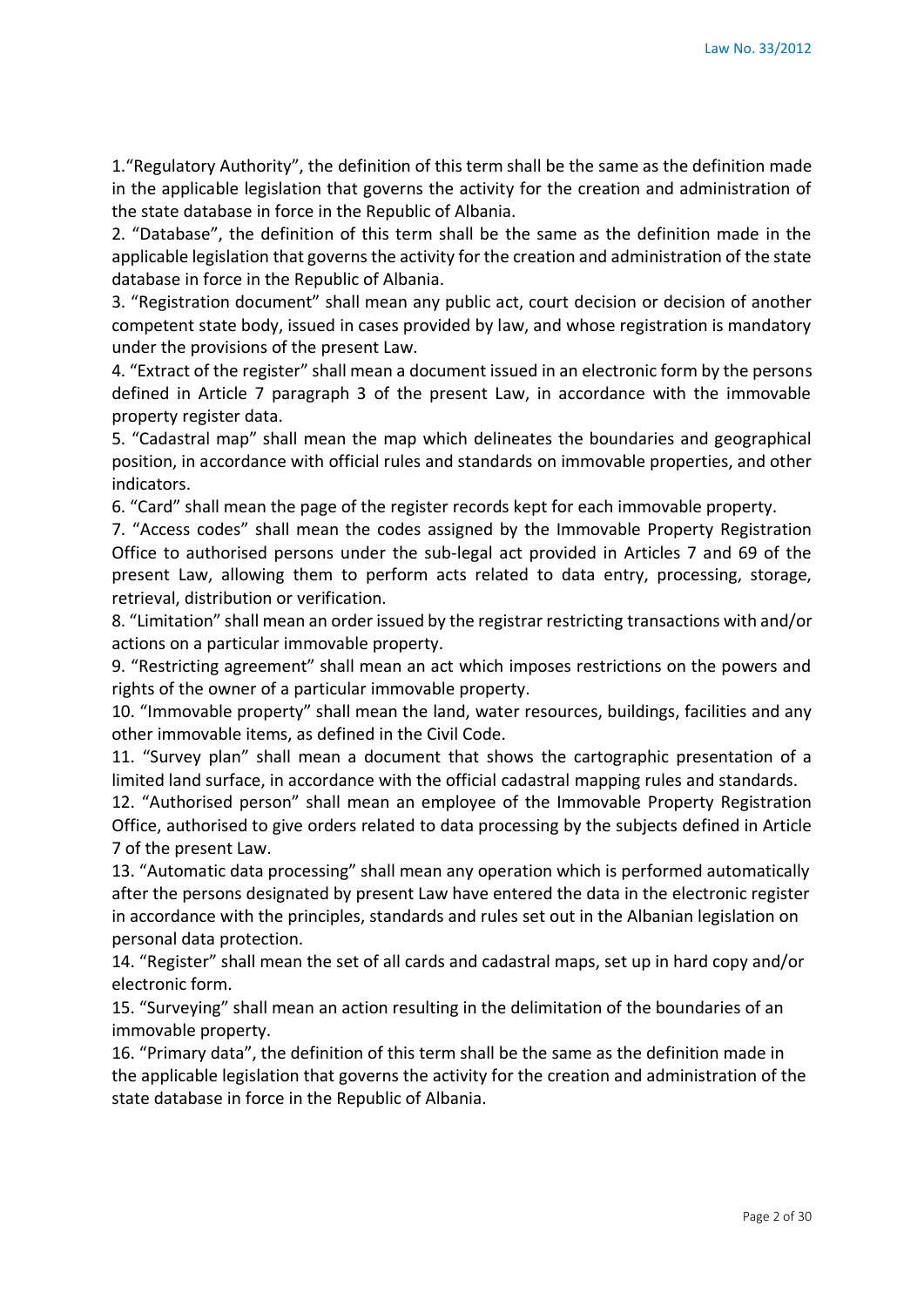17. "Secondary data", the definition of this term shall be the same as the definition made in the applicable legislation that governs the activity for the creation and administration of the state database in force in the Republic of Albania.

18. "Immovable property registration zone" shall mean the subdivision or geographic area designated by the Management Board for purposes of immovable property registration in accordance with the present Law or any other Laws.

19. "Cadastral zone" shall mean a subdivision of a registration zone, without territorial separation, for purposes of immovable property registration, according to this Law. 20. "Immovable Property Registration Office" shall mean the central and local immovable property registration office, operating subject to the provisions of the present Law.

## **Article 3 Scope of the Law**

The provisions of the present Law shall be applicable to the registration of all immovable properties that lie within the territory of the Republic of Albania, based on acts of ownership acquisition or creation of real rights on them, according to the applications submitted by legal/natural, domestic or foreign persons.

## **Article 4 Principles**

The activity of the Immovable Property Registration Office shall be based on the principle of legal security, transparency, legality, priority in registration and standardization of the immovable property register, by linking the title of immovable property ownership with its geographical position.

# **CHAPTER II**

# **CREATION OF THE REGISTRATION SYSTEM AND ADMINISTRATION**

# **Article 5 Property Registration System**

1. An immovable property registration system shall be established for purposes of registration of property titles and other real rights on immovable properties, based on legal documents that certify an immovable property ownership, and preparation, maintenance and administration of immovable property registers, cadastral maps and documentation, certifying the right of ownership and other real rights on immovable properties.

2. The immovable property registration system shall be managed by the Immovable Property Registration Office.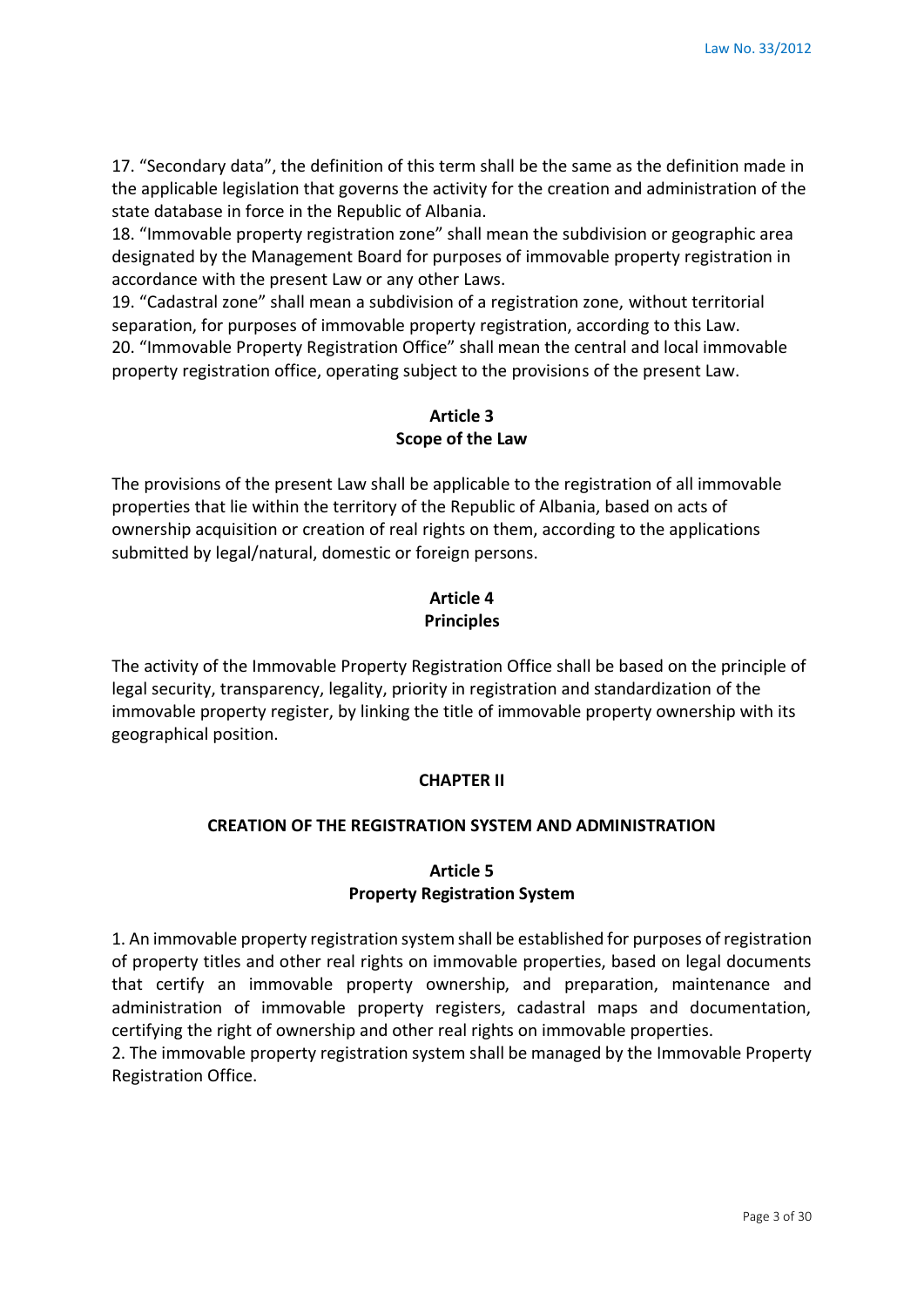### **Article 6 Division in Zones**

1. For purposes of immovable property registration, according to present Law or legislation in force, the territory of the Republic of Albania shall be divided into registration zones, which are defined by the Management Board, upon the proposal of the Chief Registrar.

2. Each registration zone may be divided into several cadastral zones, without territorial separation, with well-defined borders, which shall include a definite number of immovable properties. Division in cadastral zones shall be made by a decision of the Chief Registrar. 3. The Management Board shall approve the criteria for the division of cadastral zones.

### **Article 7 Immovable Property Register**

1. Immovable property registration offices shall establish an immovable property register, in hard copy and/or electronic form, which shall contain the state database and shall be administered by the Immovable Property Registration Office.

2. The Council of Ministers shall, by decision, define:

a) the primary and secondary data;

b) information provider(s);

c) interaction with other databases;

ç) level of access by interested subjects.

3. Data entry and storage, performance of logical operations on those data, protection from alterations, retrieval and distribution of those data shall be made through access codes.

4. Access codes shall be administered only by the Chief Registrar, persons authorised by him and persons designated by decision of the Council of Ministers.

5. All the actions specified in paragraph 3 of the present Article shall be performed through security levels, as determined by an entity licensed in this field. Internal organisation and functioning of the state database related to immovable properties shall comply with the standards, rules and procedures set forth in the applicable laws and regulation adopted by the Management Board. The regulation shall contain the rules on the manner of data processing in the database, and level of access for the persons specified in the present Law. 6. The coordinating regulatory authority shall draft binding rules and procedures on safety levels in the immovable property state database.

# **Article 8**

### **Unlawful Interventions**

When the database authorised employees or users defined in Article 7 of the present Law detect unlawful interventions in the immovable property register, they shall immediately inform the Chief Registrar and/or competent government authorities.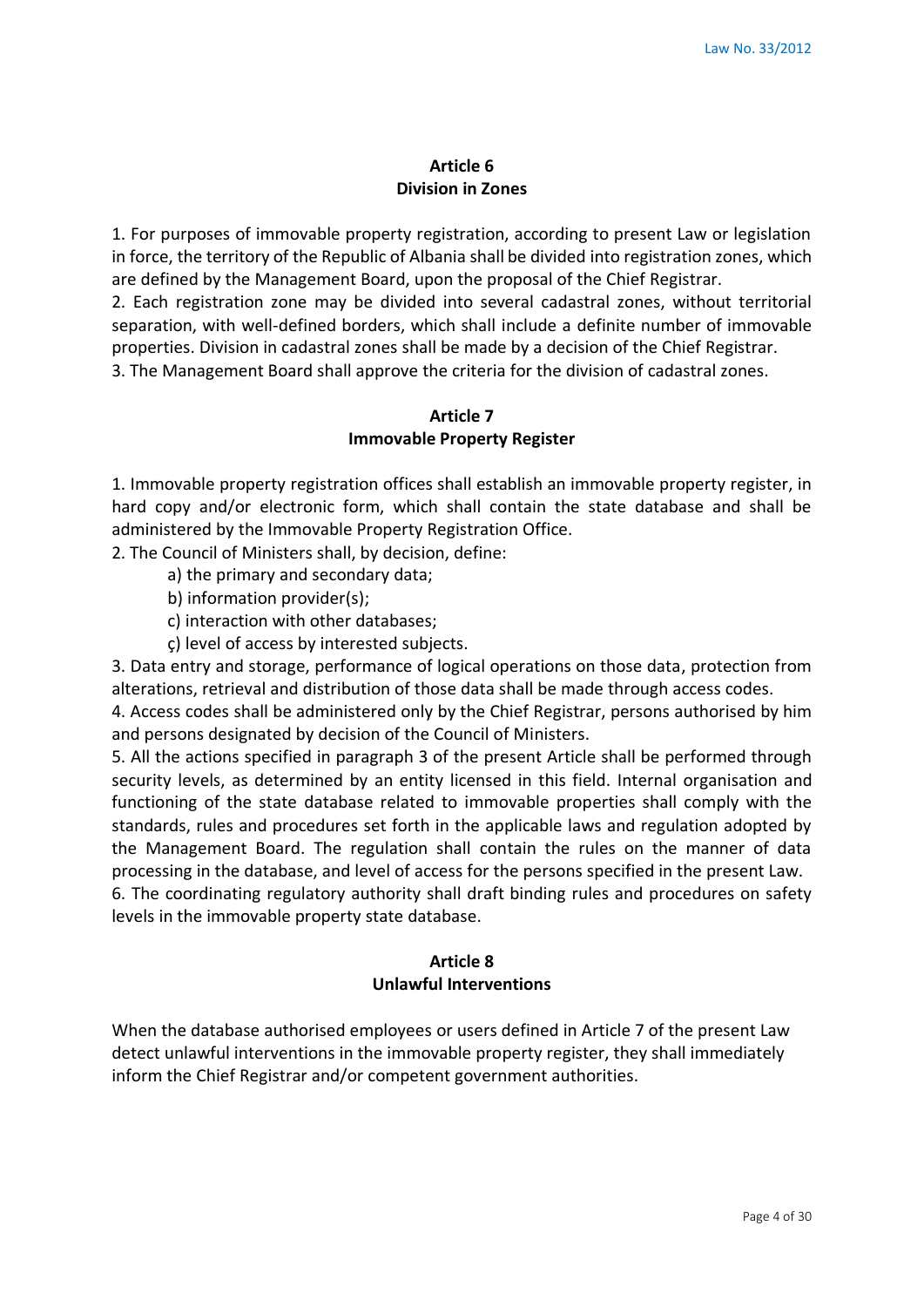#### **CHAPTER III**

### **ORGANISATION AND FUNCTIONING OF THE IMMOVABLE PROPERTY REGISTRATION OFFICE**

# **Article 9 Immovable Property Registration Office**

The Immovable Property Registration Office shall be a legal, public, non-budget person under the Minister of Justice.

#### **Article 10**

#### **Organisation of the Immovable Property Registration Office**

1. The Immovable Property Registration Office consists of a central office and local immovable property registration offices.

2. Its organisational structure and chart shall be approved by the Prime Minister upon the proposal of the Minister of Justice.

3. The salary levels of the Immovable Property Registration Office shall be determined by decision of the Council of Ministers.

4. Labour relations for the employees of the Immovable Property Registration Office shall be governed in accordance with the Labour Code provisions and other by-laws issued pursuant thereto.

#### **Article 11**

#### **Governing Bodies of the Immovable Property Registration Office**

The Immovable Property Registration Office shall have the following governing bodies:

- a) Management Board;
- b) Chief Registrar

# **Article 12**

#### **Composition of the Management Board**

1. The Management Board shall be composed of 5 members:

- a) two members, appointed by the Prime Minister,
- b) two members, appointed by the Minister of Justice,
- c) one member, appointed by the Minister of Finance.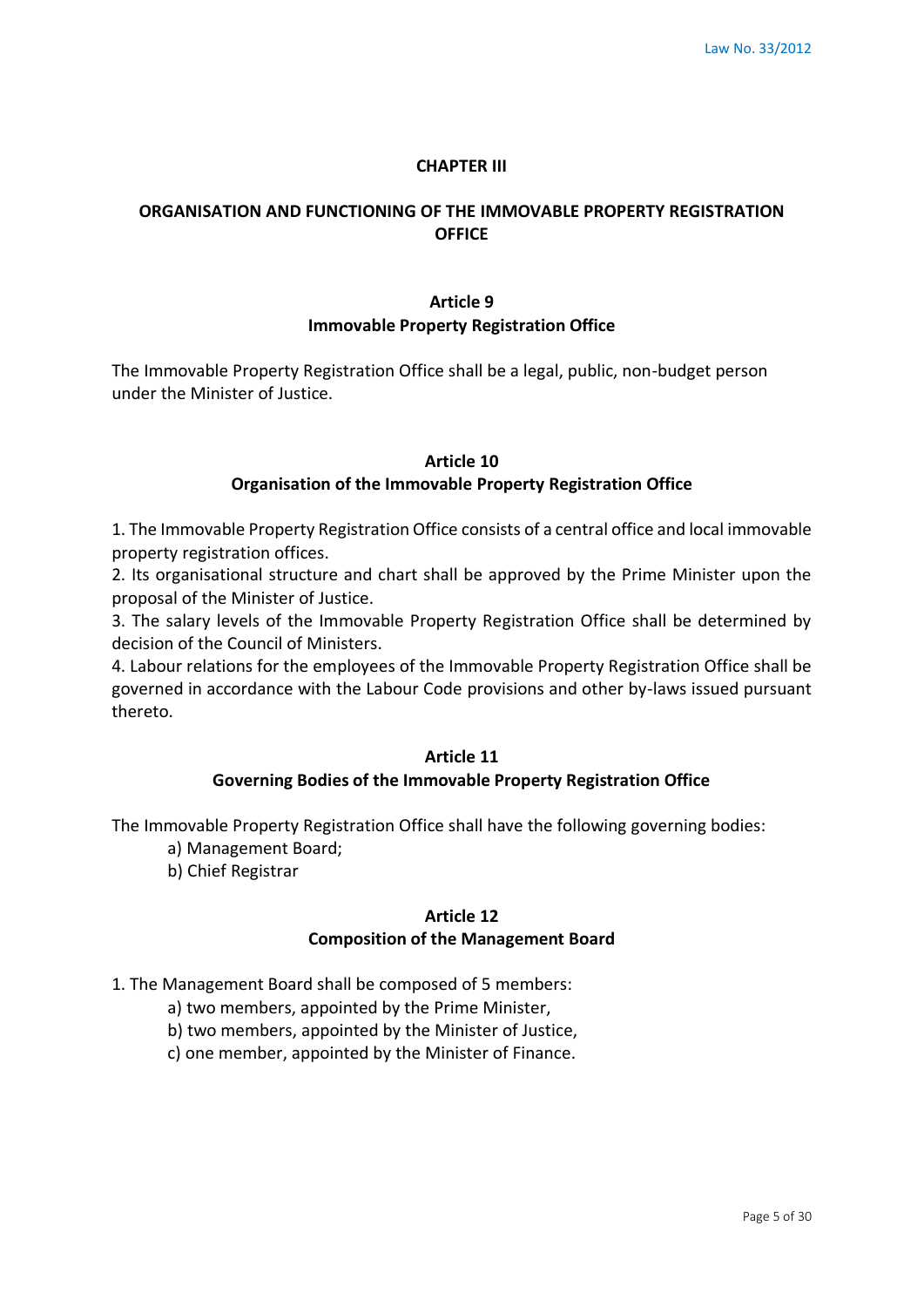2. The Head of the Management Board shall be appointed by decision of the Council of Ministers, one of the members appointed by the Prime Minister, upon the proposal of the Minister of Justice.

3. The procedures and criteria for the appointment and remuneration of Management Board members shall be defined by decision of the Council of Ministers.

# **Article 13 Powers of the Minister of Justice**

The Minister of Justice shall, pursuant to this Law, exercise the following powers:

a) propose immovable property registration policies;

b) propose to the Council of Ministers the annual draft-budget of the Immovable Property Registration Office;

c) approve, by joint decision with the Minister of Finance, fees for the Immovable Property Registration Office services and operations;

ç) propose to the Council of Ministers the appointment of the Head of the Management

d) Board of the Immovable Property Registration Office;

appoint two members of the Management Board, representatives of the Ministry of Justice;

dh) propose to the Prime Minister the appointment and dismissal of the Chief Registrar;

appoint the registrars of the local immovable property registration offices.

#### **Article 14 Powers of the Management Board**

The Management Board shall have the following powers:

a) adopt the Immovable Property Registration Office mid-term budget program and annual program of the activity for the next financial year, and propose it to the Minister of Justice;

b) propose for approval to the Minister of Justice and Minister of Finance the Immovable Property Registration Office service fees;

c) control the general directions of the financial activity of the Immovable Property Registration Office;

ç) approve the annual report and audit report of the Immovable Property Registration Office;

d) discuss, as a rule, every 3 months, reports on the financial activity of the Immovable Property Registration Office;

dh) submit to the Minister of Justice reports on the activity of the Immovable Property Registration Office;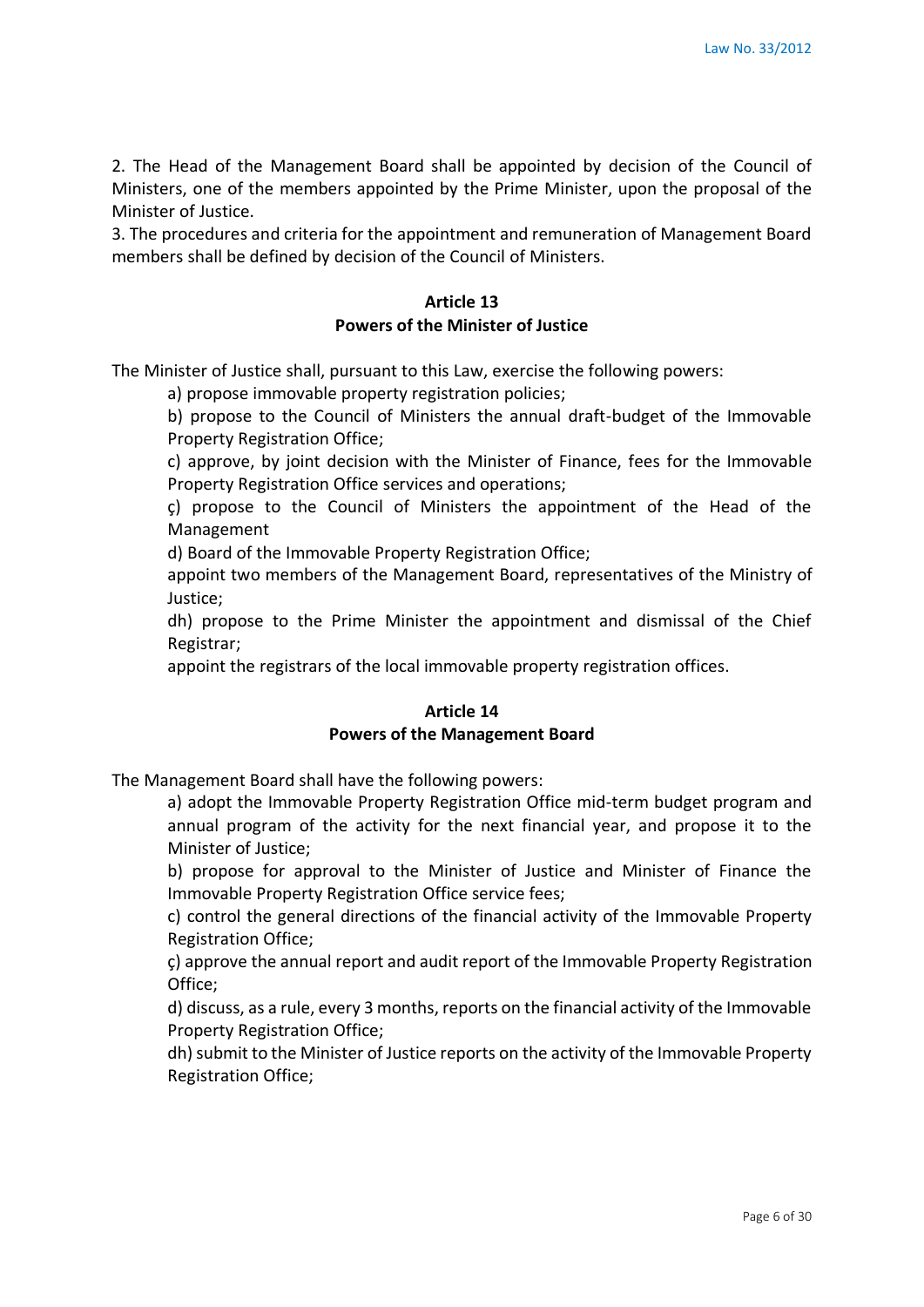e) adopt rules on the internal organisation and functioning of the immovable property state database;

ë) adopt the division of registration zones in the territory of the Republic of Albania;

f) approve the signing of agreements with natural, legal, public or private persons, non-profit organisations, for purposes of enhancing or improving the service provided by the Immovable Property Registration Office;

g) propose to the Minister of Justice the structure, organisational chart, salary and remuneration levels for the employees of the Immovable Property Registration Office; gj) adopt the criteria for the recruitment of Immovable Property Registration Office staff and their job descriptions;

h) adopt the criteria for the professional skills testing of registrars and office personnel, and the procedures of their certification;

i) adopt the amount of the annual reserve fund, which serves as a guarantee to cover the damages arising pursuant to the provisions of this Law;

j) adopt the internal regulation for the functioning of the Immovable Property Registration Office;

k) adopt rules for the administration, maintenance, updating and renewal of cards and cadastral maps;

l) approve the short-, mid- and long-term policy directions related to matters of updating information in the electronic system and data base.

#### **Article 15 Chief Registrar**

1. The Chief Registrar shall be appointed and dismissed by the Prime Minister, on proposal by the Minister of Justice.

2. The person may be appointed Chief Registrar provided he/she fulfils the following conditions:

a) is an Albanian citizen;

b) has completed higher education in law, economics, engineering or public management;

c) has a working experience of no less than 7 years in public administration;

ç) has not been criminally convicted.

3. The Chief Registrar shall exercise his/her duties in compliance with his/her powers defined in this Law or those assigned by the Management Board in fulfilment of his/her duties.

4. The Immovable Property Registration Office activity shall be led by the Chief Registrar and, in his/her absence, by one of the two Deputy Chief Registrars. The Deputy Chief Registrar shall be appointed and dismissed by the Minister of Justice upon the proposal of the Chief Registrar.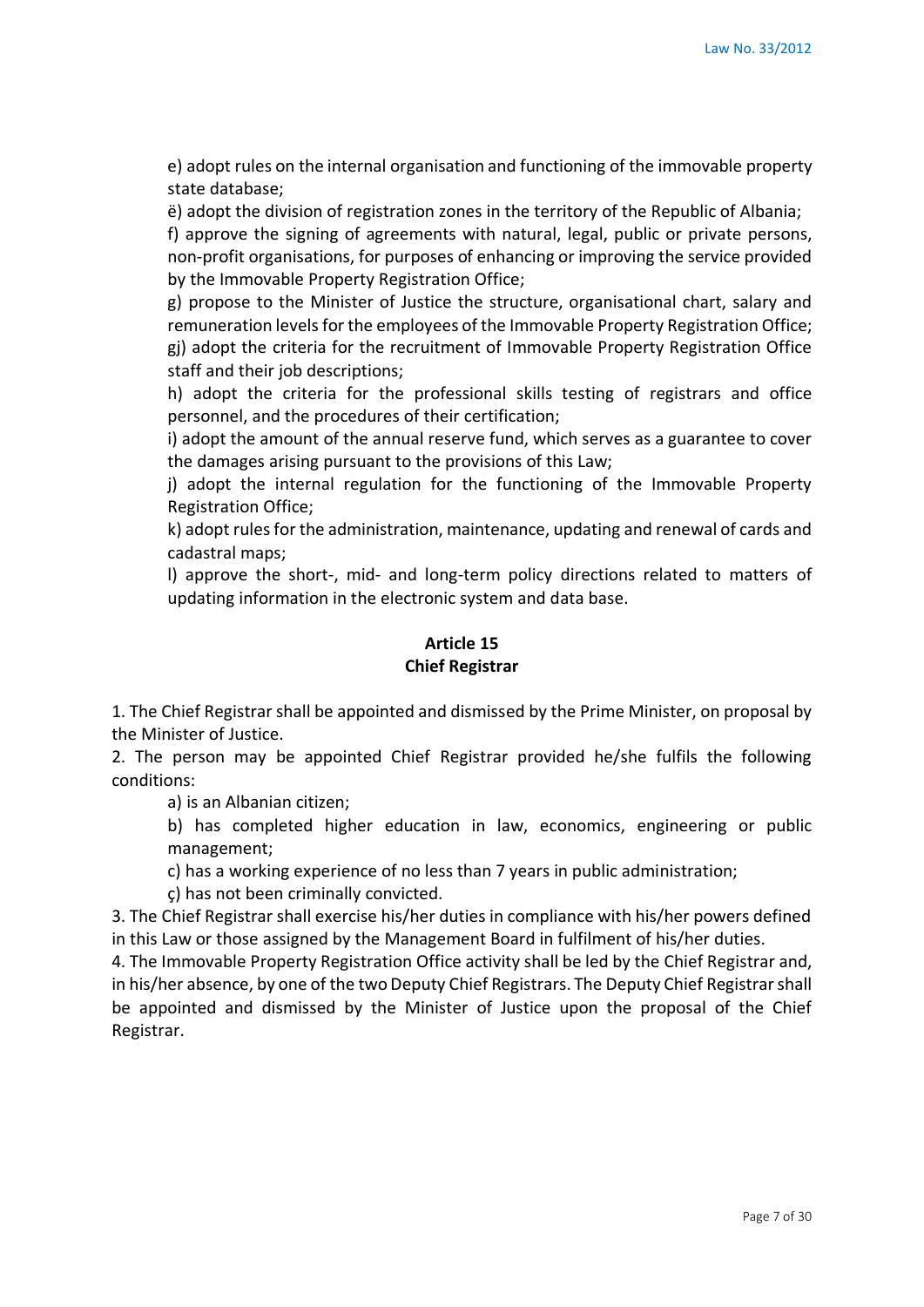#### **Article 16 Dismissal of the Chief Registrar from Office**

The Chief Registrar shall be dismissed from office when he/she:

a) performs acts contrary to the provisions of the present Law and applicable legislation;

b) fails to fulfil the goals defined in the programs adopted by the Management Board; c) the Immovable Property Registration Office, according to the approved annual budget, has not been able to cope with the spending levels of daily activities for 3 successive years;

ç) is punished by a final court decision for having committed a criminal offense;

becomes physically or mentally incapacitated to perform his duties;

dh) carries out activities that create a conflict of interest;

e) is absent from duty without justification.

#### **Article 17 Duties of the Chief Registrar**

The Chief Registrar shall perform the following duties:

a) direct and organise activities of the Immovable Property Registration Office for the fulfilment of its functions and duties in accordance with the provisions of the applicable law;

b) prepare the mid-term budget program and annual activity program of the Immovable Property Registration Office for the next financial year;

c) develop programs for the first registration, development, improvement and improvement of the quality of services by the immovable property registration offices, in order to promote investments in the sector of immovable property registration;

ç) adopt division into cadastral zones;

d) propose to the Management Board changes in the fees of services provided by the immovable property registration offices, aiming at the coverage of service costs and efficient management of the Immovable Property Registration Office;

dh) exercise control on the activity of the local immovable property registration offices pursuant to the legislation in force;

e) adopt human resource training plans in the sector of immovable property registration;

ë) co-ordinate work with state institutions in order to exchange the necessary information about the rights registered in immovable property registers, and fulfil his/her duties in f) accordance with the provisions set out in the legislation in force;

draft and submit to the Management Board the annual financial report and annual report on the activities of the institution;

g) draft and submit, at the request of the Management Board, periodic reports on the financial activity of the Immovable Property Registration Office;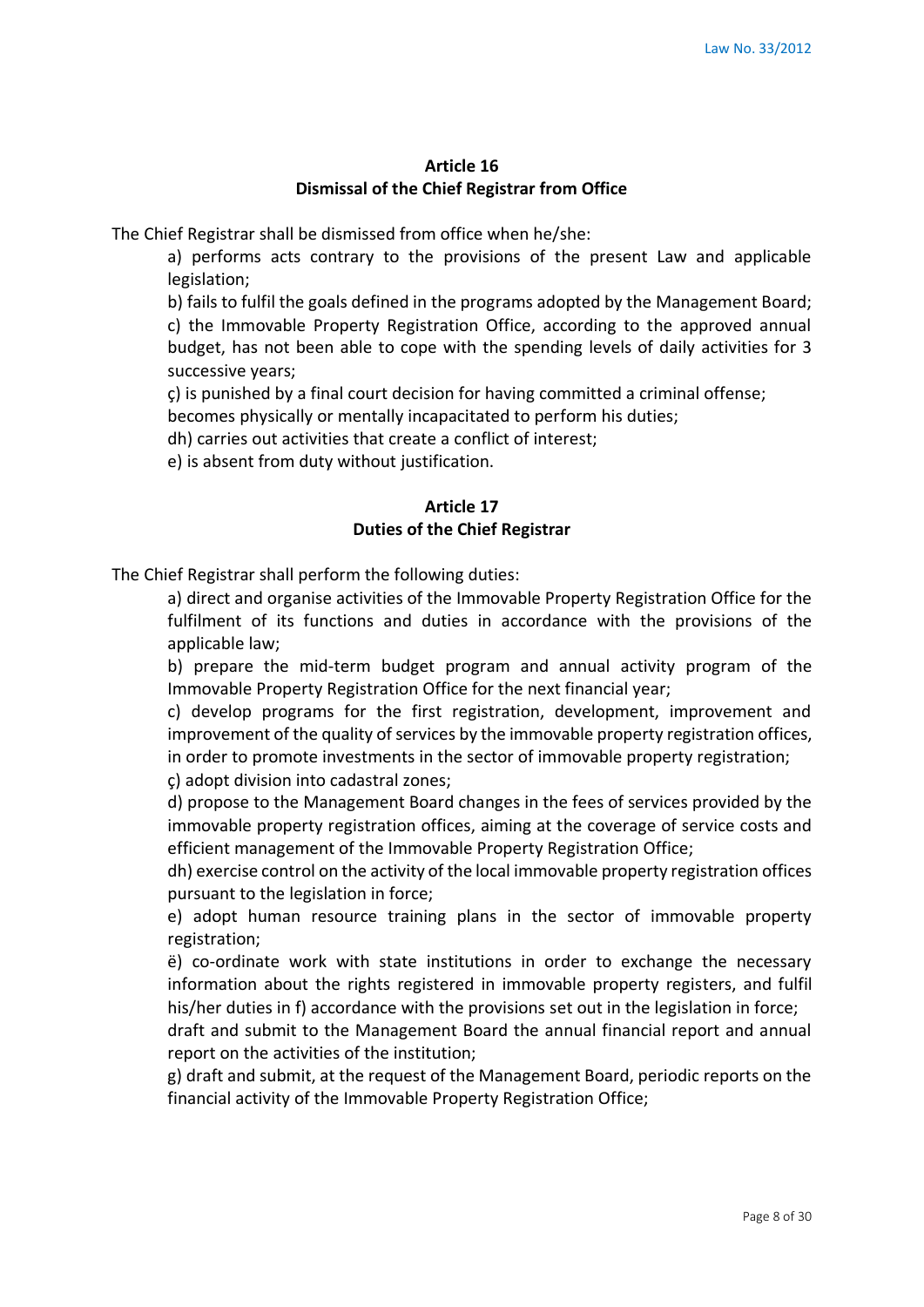gj) propose to the Management Board the structure, organisational chart, and salary levels for the employees of the Immovable Property Registration Office;

h) appoint the Immovable Property Registration Office personnel;

i) propose the criteria and procedures for the certification of professional skills of the registrars and professional skills testing for the employees of the Immovable Property Registration Office;

j) represent the Immovable Property Registration Office in relations with third parties; k) perform all tasks necessary to ensure the proper functioning of the Immovable Property Registration Office;

l) draft and propose short-, mid- and long-term policies for adoption by the Management Board on issues related to updating the information contained in the electronic system and database.

#### **Article 18 Central Immovable Property Registration Office**

1. The Chief Registrar shall be supported in his/her work by one or more deputy chief registrars and Central Office administration.

2. A person may be appointed deputy chief registrar provided he/she meets the following conditions:

a) is an Albanian citizen;

b) has completed higher education in law, economics, engineering or public management;

c) has a working experience of no less than 5 years in public administration;

ç) has not been criminally convicted.

#### **Article 19 Local Immovable Property Registration Office**

1. A local Immovable Property Registration Office shall conduct its activities in the territory of the immovable property registration zone.

2. A local Immovable Property Registration Office shall be organised and managed by the Registrar, who is appointed and dismissed by the Minister of Justice, upon the proposal of the Chief Registrar.

3. A person may be appointed registrar provide he/she meets the following criteria:

a) is an Albanian citizen;

b) has completed higher education in law, economics, engineering or public management;

c) has a working experience of no less than 5 years in public administration;

ç) has not been criminally convicted.

4. A registrar must have completed specialization in the field of immovable property appraisal in accordance with the applicable legislation.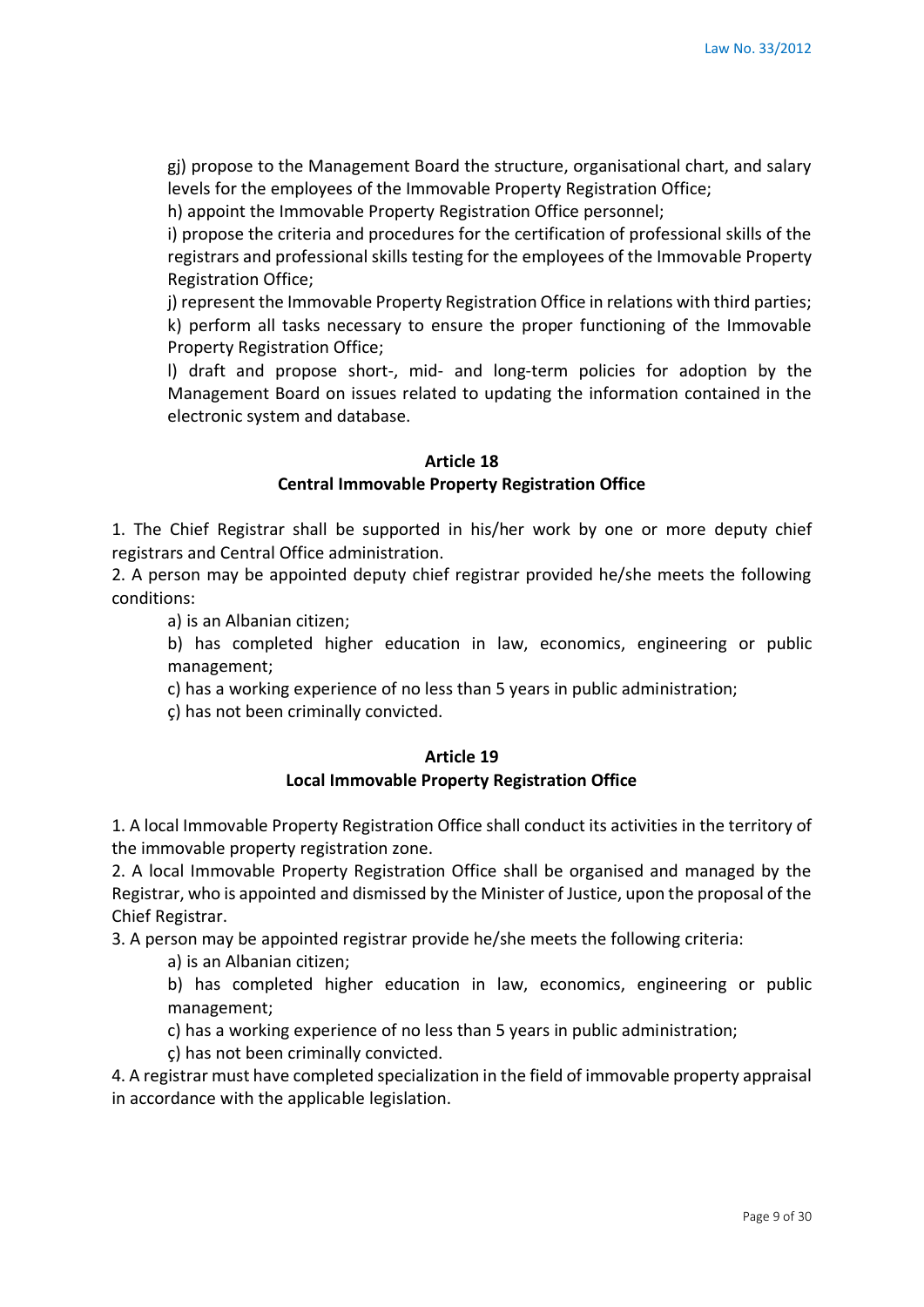5. A local Immovable Property Registration Office shall administer:

a) immovable property registers;

b) cadastral maps of the immovable property registration zone;

c) judicial decisions, administrative acts, contracts, other acts and documents, drawn up in accordance with law, that affect the legal immovable property regime or real rights on them, which, under the law, must be registered in the immovable property registers;

ç) survey plans, indexes of registrations in the immovable property registers and other registers, created or administered during the activity of the local immovable property offices;

d) recorded and electronic information.

### **Article 20 Powers of the Registrar**

A registrar shall have the following powers:

a) direct and organise the activity of the Immovable Property Registration Office for the fulfilment of its functions and duties in accordance with the provisions of applicable law:

b) be responsible and report to the Chief Registrar and the Management Board on the local office activity;

c) issue to an interested person who has the right to request, the certificate of ownership, lease or other interests registered in the immovable property card;

ç) require in writing or through an official letter that the interested person submit, within a period of no longer than 30 days, ownership documents, certificates, or any other documents or survey plan related to the immovable property, lease contract or mortgage in question. In case that person fails to submit the required documentation within the above-mentioned deadline, the application for registration shall be rejected;

d) summon an interested person to appear before him/her or before another person authorised by him/her, in order to give information or explanation about the immovable property, lease contract or mortgage;

dh) propose to the Chief Registrar the rejection of the registration when the conditions specified in the present Law have not been met;

e) administer and verify the data listed under "c", "g", "d" and "dh" of the present Article;

ë) require that the person who presents improper information reimburse the costs incurred by the registration office in the process of verifying the improper information;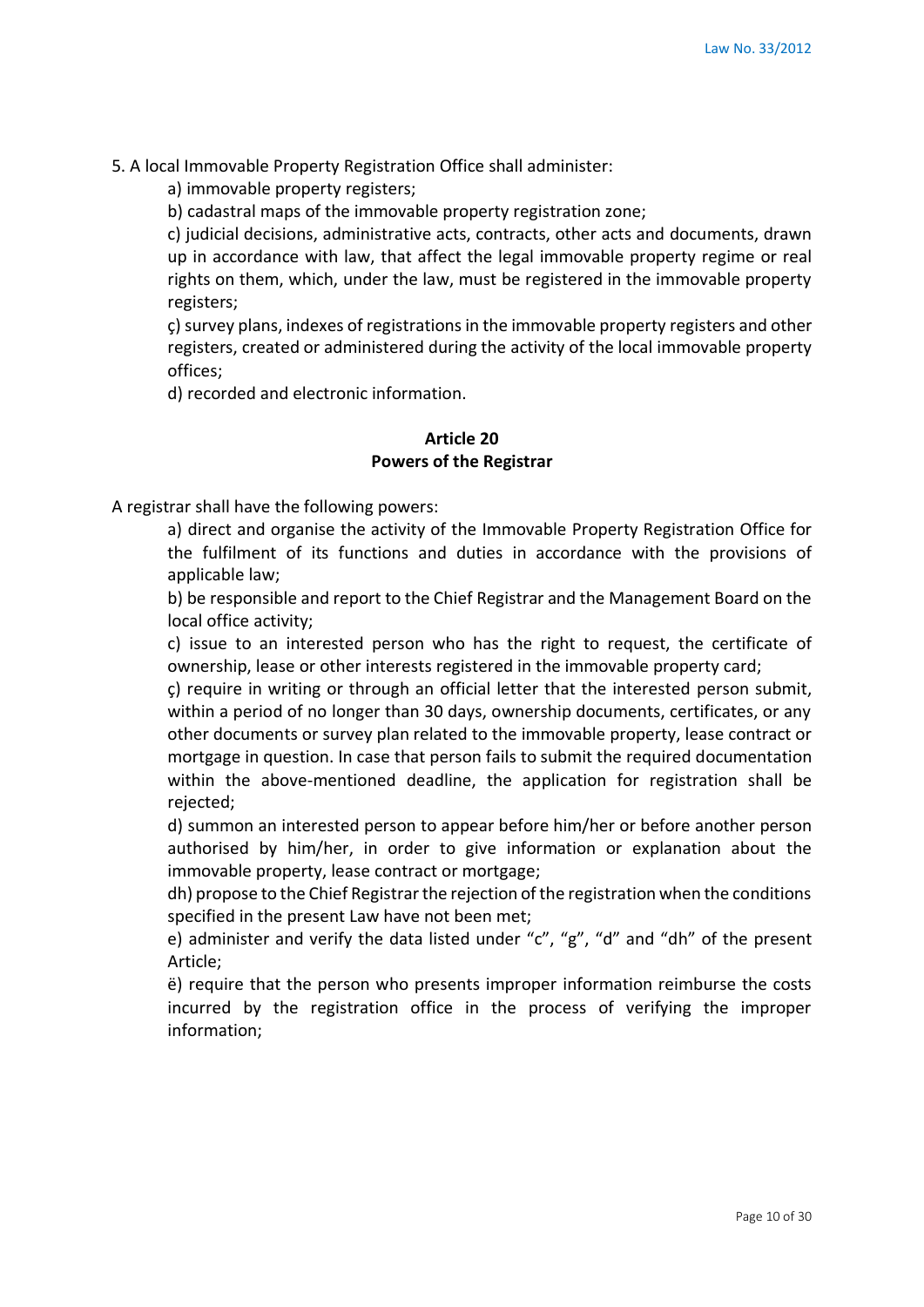#### **Article 21 Funding the Immovable Property Registration Office**

The activity of the Immovable Property Registration Office shall be funded by:

a) income from service fees;

b) income derived under Article 39 of the present Law, or payments made pursuant to the provisions of the applicable legislation;

c) donations;

ç) state budget, pursuant to the policies of the Council of Ministers;

loans received pursuant to financing agreements with banking and/or financial institutions, as provided by the legislation in force.

### **Article 22**

# **Budget and Financial Accounts of the Immovable Property Registration Office**

(Amended by Law No. 9/2016, dated 11.02.2016)

1. Budget and financial activity of the Immovable Property Registration Office shall be subject to the relevant legislation in force in the Republic of Albania.

2. The Immovable Property Registration Office shall create an annual reserve fund, to the amount defined by the Management Board, which shall serve as a guarantee to cover any arising damages, as defined in Article 67 of the present Law.

3. A part of the revenues that will result unspent at the end of the financial year shall be inherited in the budget of the succeeding year and shall be transferred to the annual reserve fund, the amount of the establishment and the criteria for its use shall be determined by decision of the Council Ministers.

4. Other unused revenues of the current year are carried forward to the following budget year and are used for investments in the initial registration, improving/updating the data administered by the Immovable Property Registration Office, and digitalisation of the system and immovable property data.

#### **Article 23**

# **Legal Responsibility of Immovable Property Registration Office Employees**

The Chief Registrar, registrars and every other employee of the Immovable Property Registration Office shall bear legal responsibility for their actions and documents issued by them. They shall not bear legal responsibility for documents or acts of third parties, where their actions or omissions have been in exercise of their functions.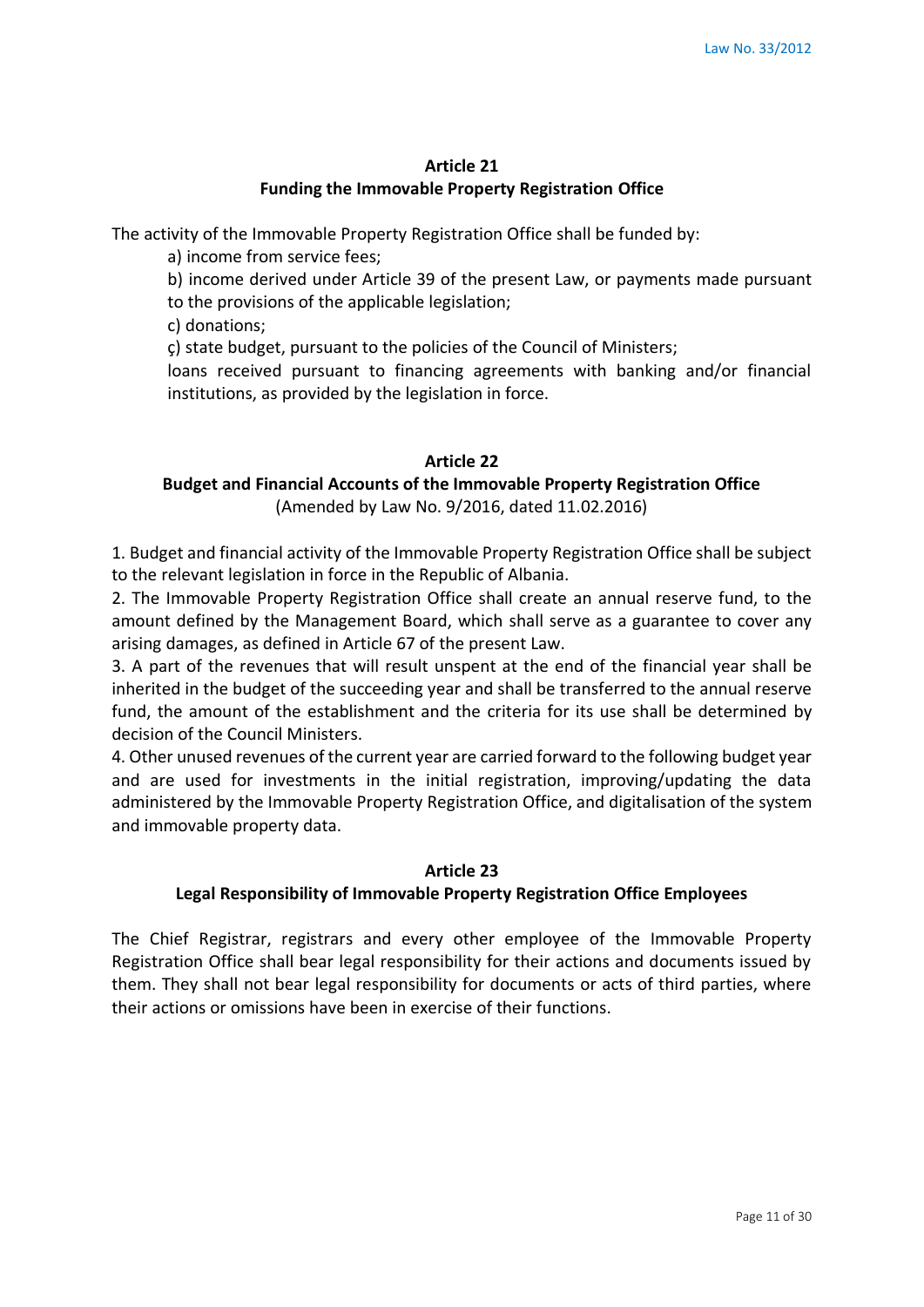### **CHAPTER IV FIRST REGISTRATION**

# **Article 24 Initial Registration**

Initial registration of every immovable property shall include its reflection on the cadastral map and preparation of a card, in accordance with the provisions of this Law and provisions of any acts that establish ownership or other existing real rights on immovable properties.

### **Article 25 Initial Registration Method**

A registrar, a person or group of persons tasked by the Chief Registrar shall require that a property's ownership and boundaries are registered, documented subject to the following criteria:

a) the immovable property ownership and boundaries shall be established on the basis of the acts of ownership acquisition pursuant to Article 193 of the Civil Code;

b) individuals, families and legal, private or public persons who possess ownership documents under letter "a" of the present Article, which do not indicate the size, must submit to the registrar an ownership registration application, which shall be accompanied by the following:

i) ownership document;

ii) a property survey plan, prepared by a subject licensed in topographical work, at the request of the interested party or Immovable Property Registration Office;

iii) a declaration of bordering owners, certified by a notary public, confirming the contents of the application on the boundaries of the property subject of registration.

The registrar shall, within 30 days of the date of submission of application, reply to the applicant, after advance payment has been made of costs due by the applicant. The applicant may appeal to the court against the decision of the Registrar or the latter's failure to respond within the given period of time. The court shall summon to the proceedings all owners whose properties border each other, and who have a legitimate interest in the proceedings.

The Council of Ministers shall issue a decision regulating the procedures pursuant to the present paragraph.

c) for purposes of acquisition of ownership of an area, where the ownership document contains the note "yard in use", the applicant must go to the authorities in charge of property restitution and compensation. The procedures for the acquisition of ownership of that area shall be defined by decision of the Council of Ministers;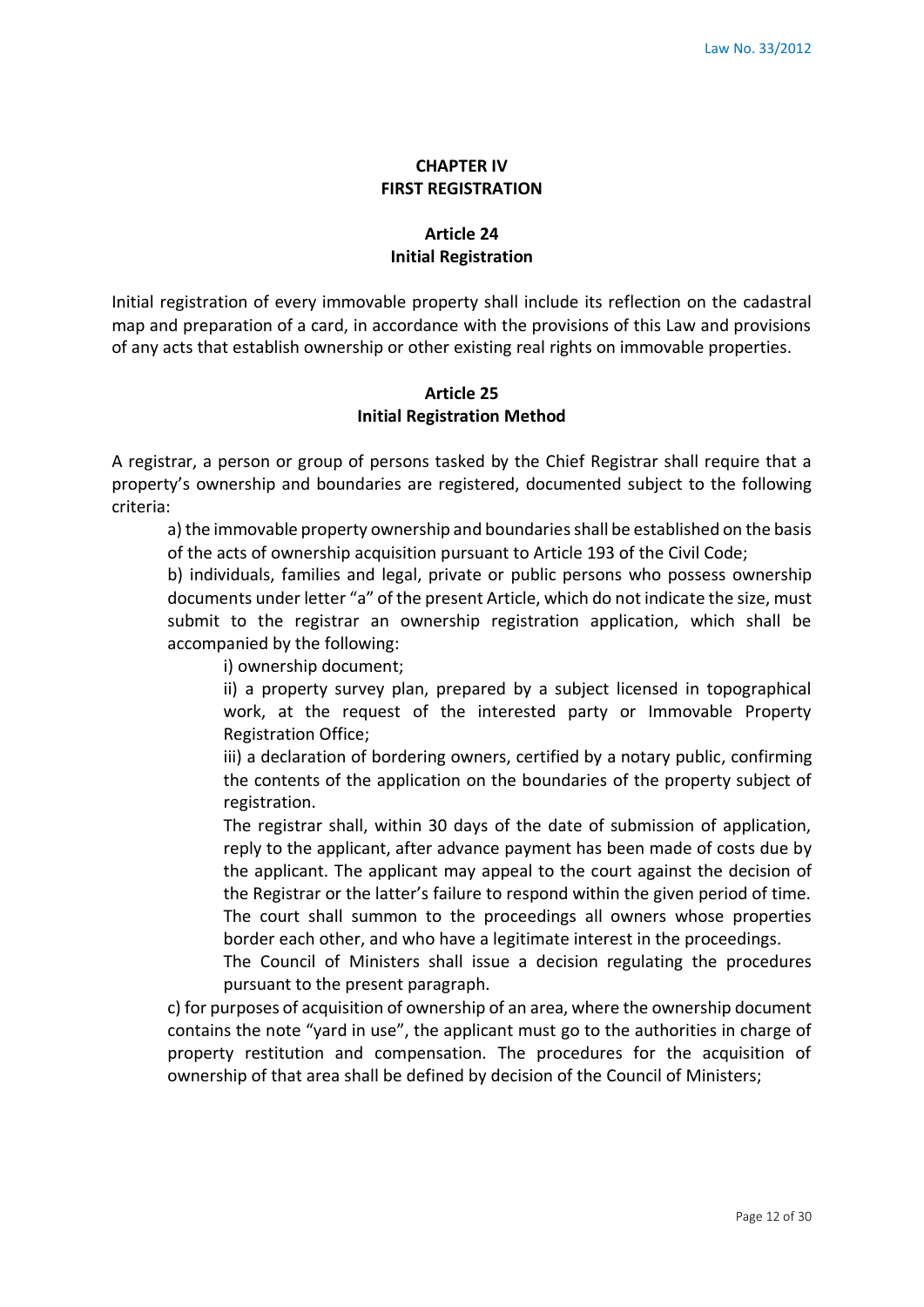ç) in respect of immovable properties built until 10.8.1991, and their functional land, where the applicant does not possess a document of ownership acquisition pursuant to letter "a" of the present Article, the applicant shall go to the institution authorised by the Council of Ministers. The procedures for the acquisition of ownership of that area shall be defined by decision of the Council of Ministers.

# **Article 26 Public Notice**

Information on the registration made under Article 25 of this Law shall be displayed for a period of 45 days at a location appropriate for public inspection within the cadastral zone where those properties are located. Such display shall also be accompanied with a public notice intended to notify individuals who may have a claim on the immovable properties registered. All errors found or claims filed during the public display period shall be made known to the registrar. Claims filed after the 45-day period of display has elapsed shall not be accepted for consideration by the Registrar.

## **Article 27 Legalization of Initial Registration**

After the public display period under Article 26 of this Law, all immovable properties, in respect of which there is no unsettled claim, shall be registered as delimited in the provisional cards and cadastral maps, and from that moment the registrar may issue certificates of ownership and, upon request, other certificates on the contents of cards and cadastral maps.

### **Article 28 Settlement of Claims Related to Initial Registration**

1. A registrar shall consult with the claimants about the information contained in cards or cadastral maps, in order to clarify and correct material errors. Where parties submit claims related to the information in the initial registration, the registrar shall make the necessary corrections, based on the ownership acquisition act or notary public act that confirms the consent of the parties.

2. Disputes that may not be amicably resolved shall be settled by the judicial authorities and the fact of the existence of that dispute shall be noted in the immovable property card.

# **Article 29 Cadastral Map**

1. During the initial registration process, cadastral maps shall be created for the immovable property registration zone covered by the local initial registration office. A cadastral map must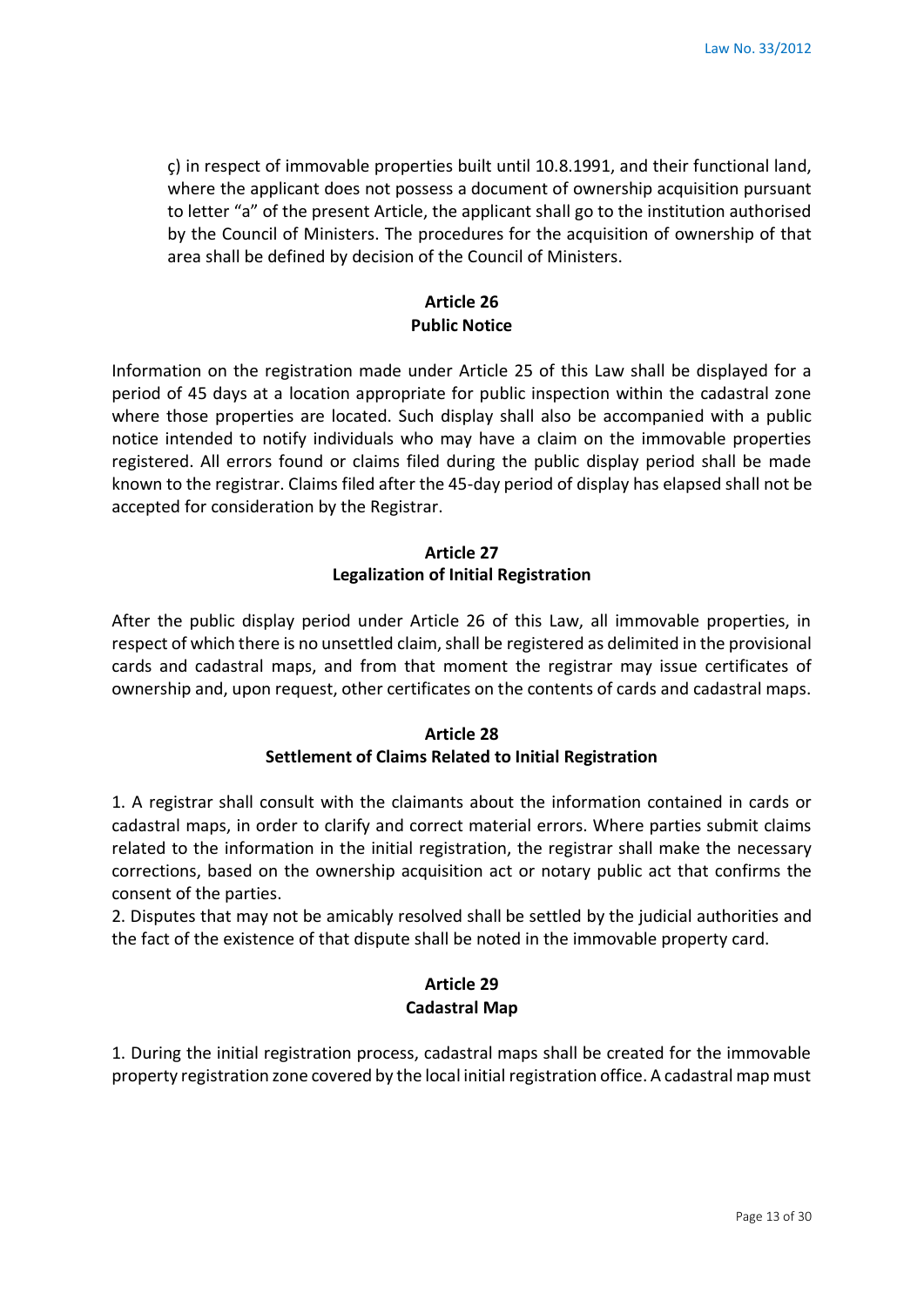show the boundaries and geographical position of immovable properties, and other orientation indicators.

2. Each immovable property shall be assigned a single identification number within a cadastral zone, which is used to identify the immovable property on the registration cards and cadastral maps.

3. To expand the information provided by the cadastral map, a survey plan of a certain immovable property may also be documented. In this case, the documentation of the survey plan shall be noted on the card.

4. The registrar of a local initial registration office shall be responsible for the preparation and maintenance of the cadastral maps pertaining to the registration zone where that registration office carries out its activity.

# **Article 30**

### **Correction of Cadastral Map and New Addenda**

A registrar may, at any time, with or without the request of interested persons:

a) require that a study/survey be conducted in respect of every immovable property, for purposes of this Law, and, after having notified the interested persons, he/she may correct the cadastral map as a result of the above-mentioned study/survey;

b) correct any technical or material errors in the cadastral map, unless the interests of a person or persons who have real rights on the item, are affected;

c) provide instructions on the preparation of a new cadastral map or a part thereof, in case of damage or loss;

ç) make corrections aimed at improving the cadastral map.

# **Article 31 Boundaries**

If the parties participating in a dispute concerning an unclear matter or position of one or more immovable property boundaries reach a settlement for such dispute, the registrar shall, in accordance with that settlement, make corrections in the cadastral map and cards, and archive the notary public act that proves the settlement of the parties.

#### **Article 32**

### **Certificates of Ownership and Certificates of Use, Usufruct, Emphyteusis and Servitude and Other Real Rights**

1. The registrar shall, at the request of the owner of an immovable property or beneficiary of a real right who has not been issued a certificate of ownership or lease, use, usufruct, emphyteusis, mortgage and servitude in respect of the immovable property, issue the owner a certificate of ownership, and the beneficiary of a real right a certificate of use, usufruct, mortgage, emphyteusis and servitude, as appropriate, in a written or electronic form,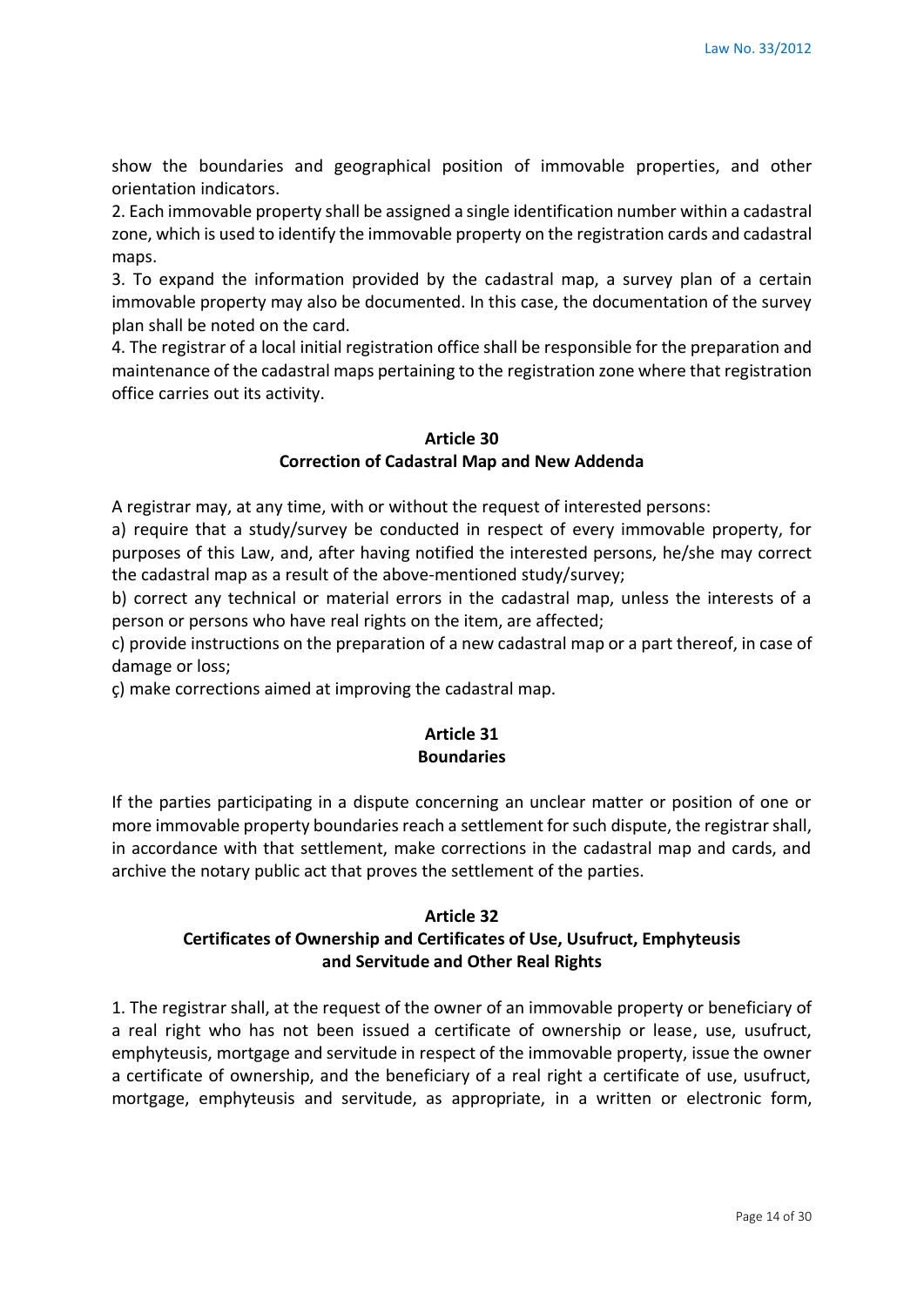entering all the information which is contained in the card on that property, and which has an effect on the immovable property or its real rights.

2. Only one certificate shall be issued in respect of an immovable property registered in the appropriate card, for purposes of verifying ownership or other real rights created pursuant to different legal acts. That certificate shall be issued to the single property owner, or one of the coowners in cases of duly authorised co-ownership under the applicable legislation.

3. The date of issuance of the certificate of ownership, use, usufruct, emphyteusis, mortgage and servitude shall be entered on the card.

#### **Article 33 Lost Certificates**

1. If a certificate received by an interested person pursuant to Article 32 of the present Law, has been lost or damaged, that person may request that the registrar where the immovable property is located issue him/her a new certificate.

2. The registrar shall, for a period of 15 days, display/publish a notice indicating the loss or damage of the certificate.

3. The registrar shall issue a new certificate, by putting on the card a note of the loss or damage, as appropriate, of the previous certificate.

### **Article 34 Consolidations and Divisions**

1. If immovable properties bordering each other are owned by the same owner, and in each case are subject to the same rights and obligations, the registrar shall, at the owner's request, register their merger by closing the cards pertaining to those immovable properties, and opening a new card or more cards on the immovable property or properties resulting from such mergers, and updating the cadastral map.

2. Upon a written application of a single owner or all co-owners requesting division of an immovable property in two or more parts, the registrar shall register the division by closing the cards of the immovable property that is divided, opening new cards, and updating the cadastral maps in order to indicate the new immovable properties resulting from the division, and entering on the new cards all the information contained in the closed file.

3. In no event shall a registrar allow a change in the ownership of an immovable property, which cancels the real rights on it. Where an owner wants to divide his/her immovable property into parts, the registrar shall require that he/she submit a survey plan of the proposed subdivisions, prepared by a licensed surveyor.

4. In all cases specified in the preceding paragraphs of this Article, the owners shall hand over to the Immovable Property Registration Office the original ownership certificate of the property subject to merger or division, and be issued new certificates of ownership of the created properties.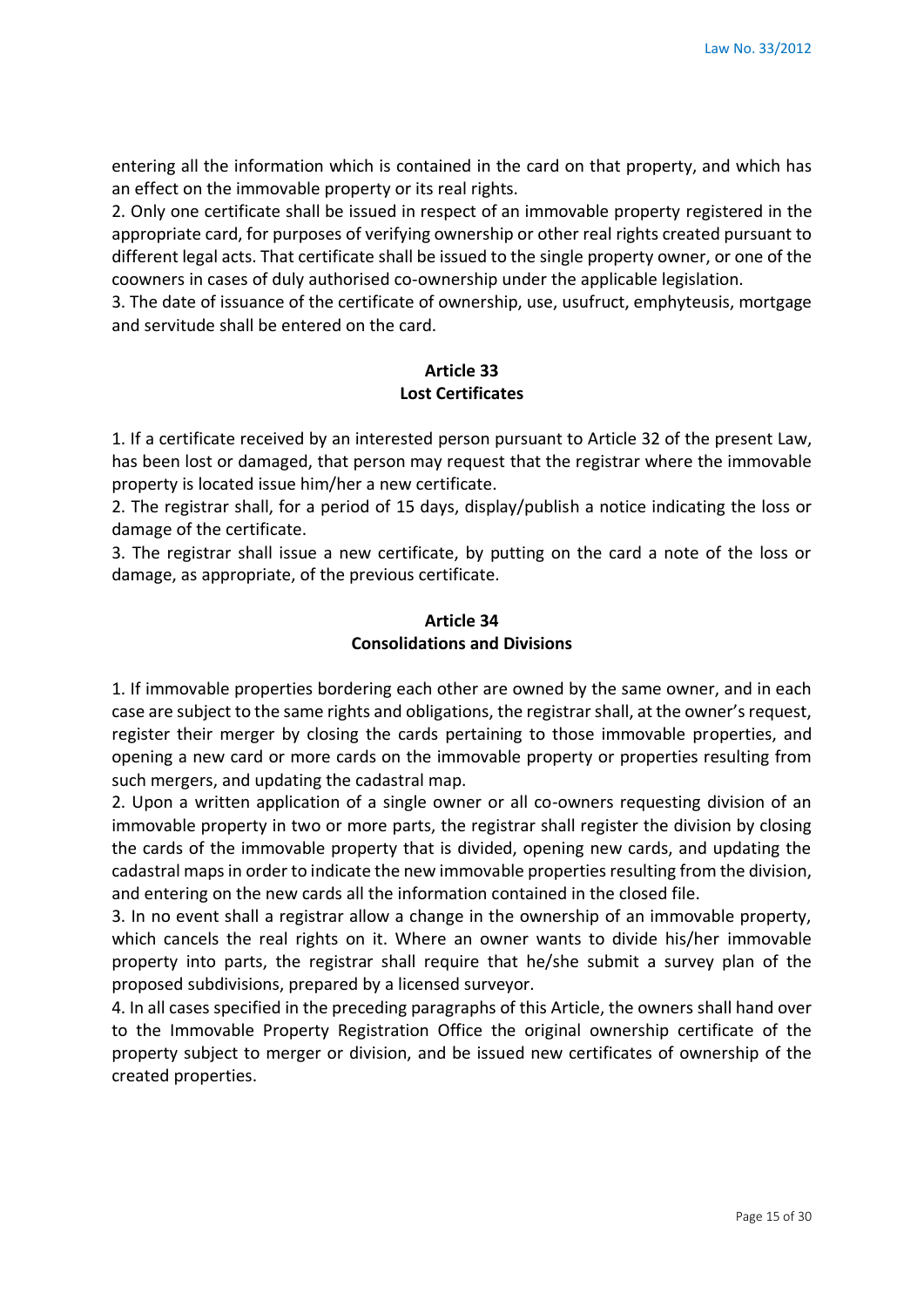#### **Article 35**

#### **Registration of the Ownership Transfer of a Part of the Immovable Property**

A registrar shall not register the ownership transfer of a part in kind of an immovable property, included in a file, unless the owner has first divided and registered the immovable property.

### **CHAPTER V REGISTRATION PROCESS**

### **Article 36 Effects of Registration**

1. Once an immovable property has been registered, any subsequent legal actions concerning the rights on it shall be registered in accordance with the provisions of this Law.

2. The registration of an immovable property shall grant the owner, as an individual, as coowner, the right to dispose of that immovable property in accordance with law. Every owner who acquires an immovable property or a real right on it shall be presumed to have been notified of any previous entries regarding the acquired immovable property or real right on it.

### **Article 37 Priority of Registration**

1. Priority of registration shall be determined depending on the order of due submission of documents to the registrar, despite the date when they were drawn up and the fact that the entry on the card may be delayed.

2. The registrar may not accept new registration of an immovable property where there is a previous registration of a title in respect of that immovable property under Articles 44 and 45 of the present Law.

3. In cases where the documents submitted for registration create overlapping with a previously registered property, the registrar shall, by a reasoned order, refuse registration of the property for the part that creates overlapping, until a court settlement has been issued, and instruct the applicant to resolve the matter in an administrative or judicial manner.

#### **Article 38 Mandatory Registration**

1. Each act that brings changes in and/or benefit of property rights must be registered.

2. Each person, holder of a title or real right by an act where those rights are contained, must submit an application for the registration of the act within 30 days of its completion.

3. The courts, notaries, judicial execution officers and other government authorities shall, within 30 days from the date of issuance, send to the office which administers the register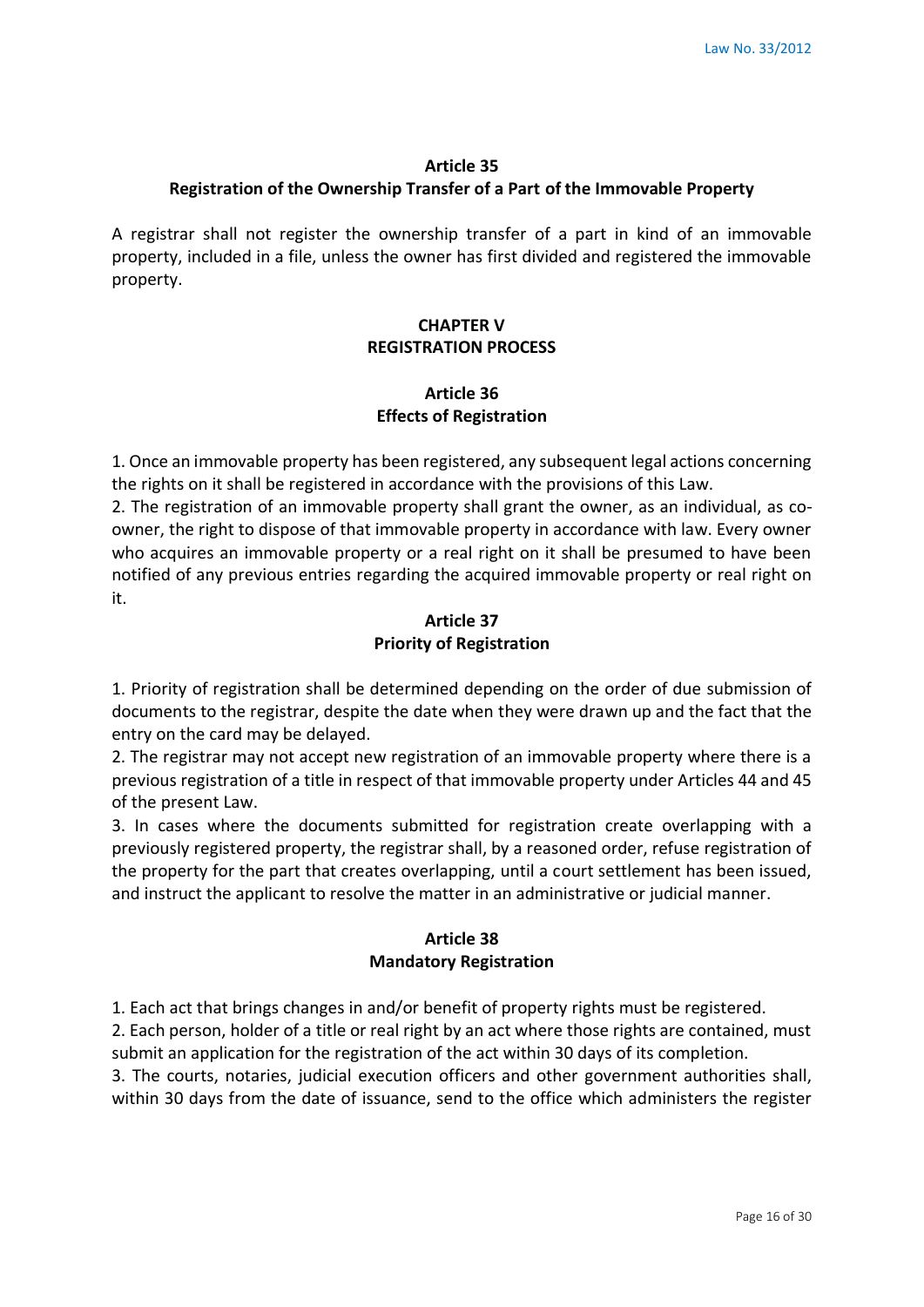where the immovable properties are located, copies of the decision or act that contains the acquisition, recognition, modification, termination of a right of ownership or real right over an immovable property, or declares legal action for the transfer of a previously registered ownership invalid.

### **Article 39 Delay in the Submission of Documents for Registration**

If an application for registration pursuant to Article 38 of this Law is submitted later than 30 days of the date of its completion, an overdue interest shall, in addition to the registration fee, be paid for each delay day beyond that date, which is equal to 10 percent of the registration fee, but no more than 300 000 ALL.

### **Article 40 Suspension of Registration Actions**

1. The holder of a property right or other real right on an immovable property shall have the right to request suspension of registration actions by a registrar, based on a notary public act that conditions those actions for as long as is specified in that act.

2. The registrar shall issue an order upon the request presented under paragraph 1 of this Article. The registrar's order for suspension and the period of suspension shall be entered in the cards.

3. The suspension order issued under paragraph 2 of this Article shall be deemed invalid against another act duly issued pursuant to the applicable legislation, or a court decision that produces subsequent rights or obligations on the same immovable property, which is the subject-matter of the request.

#### **Article 41 Registration of Co-ownership of Immovable Properties**

1. Acts which contain acquisition of ownership and other real rights over an immovable property pertaining to two or more persons jointly, shall be entered in the immovable property register, indicating the identity and part of every co-owner, where possible.

2. If a property which is subject-matter of a property transfer contract made in favour of natural persons who, according to the civil status register, are married, has been acquired during marriage in accordance with Article 76 of the Family Code, the registration in the appropriate section of the card shall indicate that the property is co-owned by both spouses.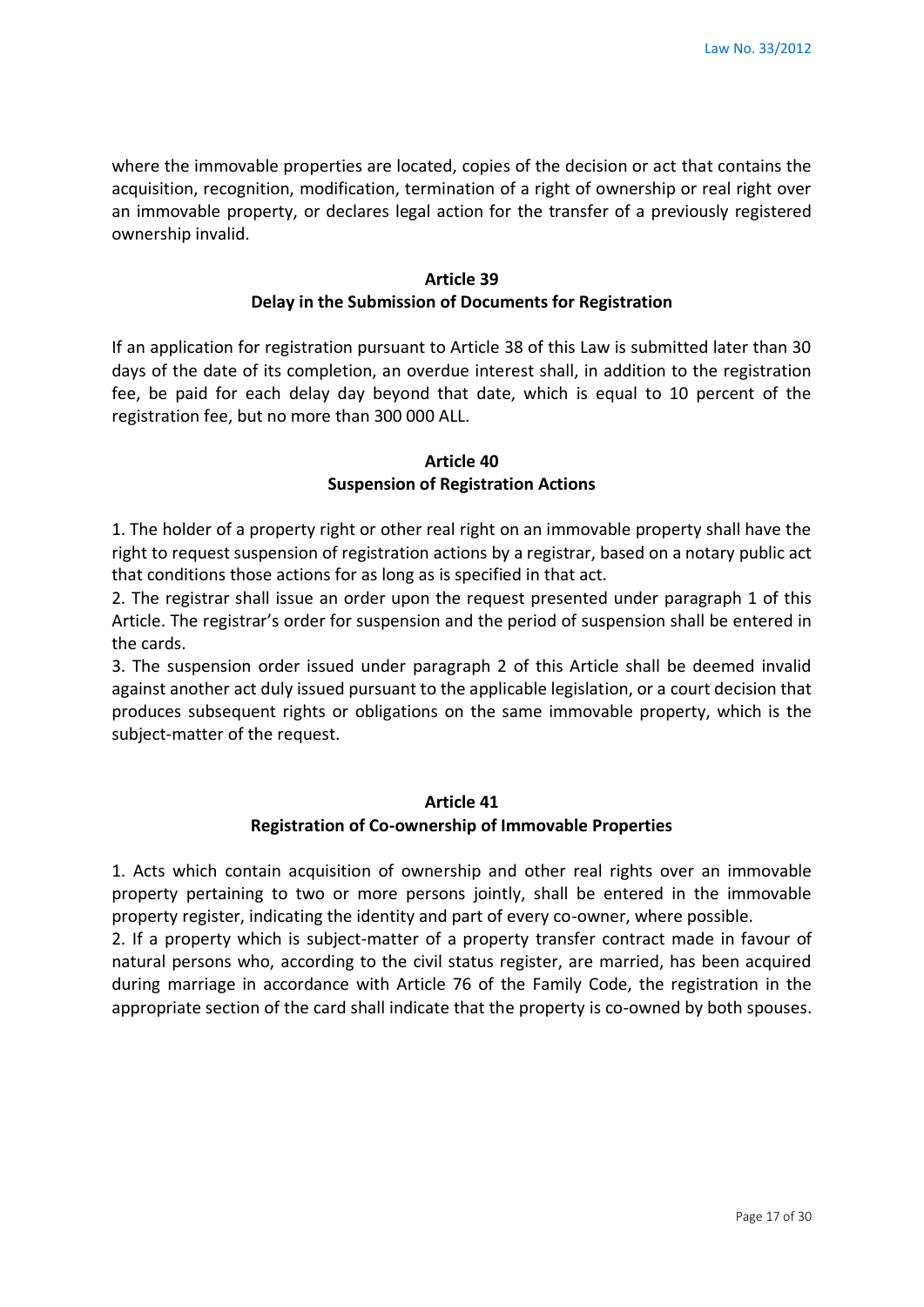#### **Article 42 Registration of Sale Contracts**

A contract for the sale of an immovable property shall be entered in the relevant section of the card of the immovable property after the elements of the form and content of the notary public act have been verified, as defined in the instruction adopted by the Council of Ministers.

#### **Article 43**

#### **Registration of the Division of an Immovable Property in Co-ownership**

1. Where co-owners agree, by a notary public act, to the division of the immovable property, registration of the division of that property may be made in accordance with the notary public act, and survey plan.

2. The application for registration shall be made by:

a) one or more co-owners;

b) a person in whose favour a court decision has been issued for the sale of an inseparable part of the immovable property, only if that decision has clearly defined the position of his/her part.

3. Division shall be performed by following the procedure laid down in Article 34 of the present Law.

#### **Article 44**

#### **Registration of Immovable Property Acquired by Prescription**

1. The registration of ownership over an immovable property acquired by prescription shall be made upon presentation to the registration office of a final court decision of ownership acquisition.

2. The registrar shall, pursuant to that decision, register the person who has acquired the immovable property by prescription as owner of that property.

3. The registration of ownership acquisition under the present Article shall be made by the Immovable Property Registration Office upon satisfaction of the registration conditions set forth in Article 193, letter "h" and the last paragraph, of the Civil Code. If the above conditions are not met, the Registrar shall propose refusal of the application for registration and the complete file of this practice, together with the draft-order of refusal, shall be submitted to the Chief Registrar for further process.

4. The Chief Registrar shall, within 30 days and by a reasoned order, decide in favour of the proposal or not. An appeal may be submitted to the court against the Chief Registrar's order refusing registration.

5. The decision elements, which are verified by the Immovable Property Registration Office, and procedure for issuing such an order shall be defined by the Council of Ministers.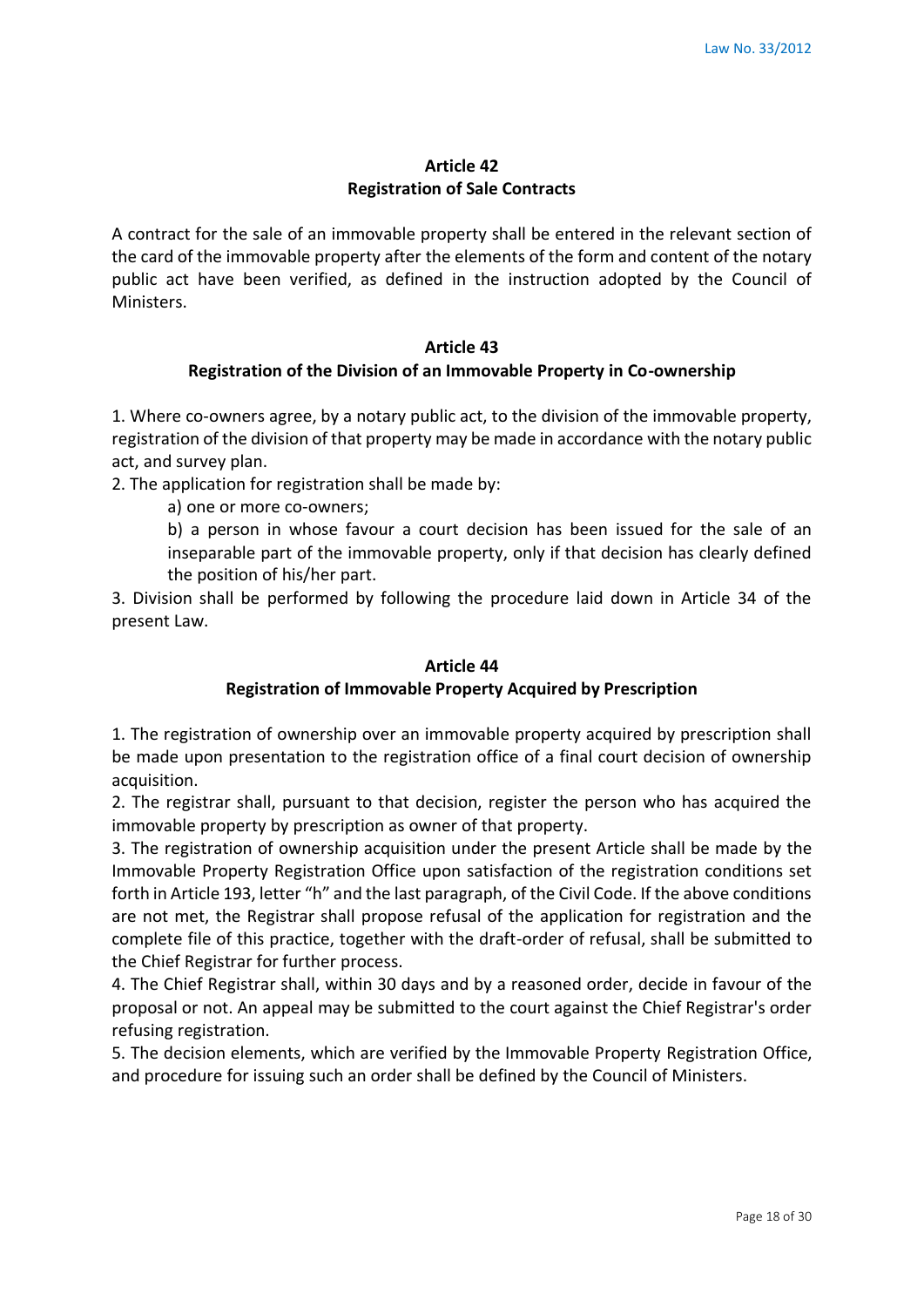#### **Article 45**

#### **Registration of Property Transfer by Law, Court Decision or Administrative Act**

1. In cases when the state, legal/natural person has acquired the right of ownership of an immovable property by law, final court decision for the acquisition or transfer of ownership right, or by an act of an administrative body, the registrar shall, based on those acts presented by the person concerned, effect registration, entering the state, legal/natural person, to whom the ownership right has been transferred, as owner.

2. The registration of acquisition of ownership of an immovable property under the present Article shall be made by the Immovable Property Registration Office, upon fulfilment of the registration conditions set forth in Article 193, letter "h" and last paragraph, of the Civil Code. 3. If the above conditions are not met, the Registrar shall propose refusal of the application for registration, and the complete file of this practice, together with the draft-order of refusal, shall be submitted to the Chief Registrar for further process.

4. The Chief Registrar shall, within 30 days and by a reasoned order, decide in favour of the proposal or not. An appeal may be submitted to the court against the Chief Registrar's order refusing registration, or where that order has not been issued within the prescribed period of time.

5. The decision elements, which are verified by the Immovable Property Registration Office and procedure for issuing such an order shall be defined by instruction of the Council of Ministers.

## **Article 46 Registration of a Construction Permit** (Amended by Law No. 9/2016, dated 11.02.2016)

1. A construction and/or development permit issued by the responsible authority, shall be sent for registration by the local government bodies to the respective local immovable property registration office. The registrar shall register the construction permit in a separate register, other than the register where the land has been registered, but make reference to the land which is the site of the construction for which the permit has been issued.

2. The construction permit shall be registered by the registrar within 15 days from the date of its deposit. Upon registration of the construction permit, the registrar shall, upon the requests submitted by the interested persons, register in the separate register where the construction permit has been registered, notarial acts, and entrepreneurial/order contracts concluded between the developer of the property, in the capacity of the investor and landowners or purchasers/buyers of individual units, which constitute the structure to be built, based on the construction permit. Property developers or landowners may not enter into an entrepreneurial or order contract without having registered the construction permit.

3. The principle of priority of registration under Article 37 of the present Law shall be applied in respect of registration of notary public acts referred to in paragraph 2 of the present Article, where the notary public act identifies the individualized unit, composite part of the structure.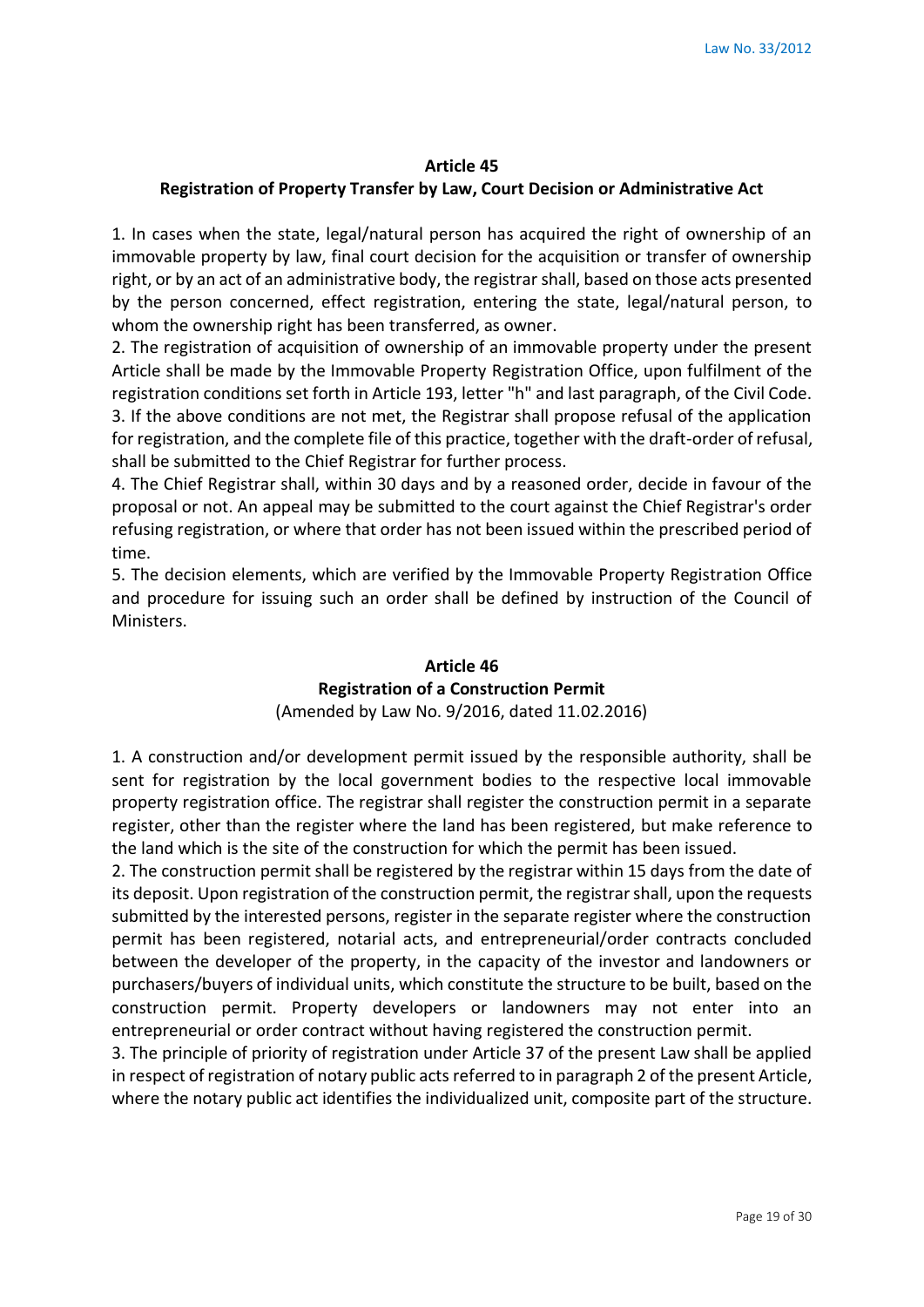4. The registrar shall, within 10 days, inform the tax authorities of the registration of the construction permit.

5. The criteria and procedures for the registration of a construction permit and notary public acts related to the development in the capacity of investor and the land owners or buyers/contractors of individual units shall be set forth by instruction of the Council of Ministers.

### **Article 47 Registration of New Buildings at the Stage of Carcass** (Added by Law No. 9/2016, dated 11.02.2016)

1. Upon completion of the carcass of a building, the registrar shall make a temporary registration of the carcass in a separate register, other than the register where the construction permit has been registered, and make reference to the land on which the construction is carried out. The registration shall be valid until the completion of the building, for purposes of crediting development in the capacity of the investor and/or subjects with which the investor has signed the notary public acts referred to in Article 45 paragraph 2 of the present Law and paragraph 2 of the present Article.

2. The separate register shall have entries of the notary public acts referred to in Article 46 paragraph 2 of the present Law, including those that have not been entered in the construction permit register, but have been submitted for registration by the interested parties after the registration of the carcass.

3. After registering the carcass, the registrar shall issue temporary documents in favour of the development in the capacity of the investor and subjects with which the latter signed the notary public acts referred to in Article 46 paragraph 2 of the present Law. Registration of the carcass and temporary certificates shall be valid until the final registration of the new construction pursuant to Article 48 of the present Law.

3/1. When at the end of the bailiff procedures, the carcass passes into the ownership of a credit bank, and no other notarial act or contract of entrepreneurship/order pursuant to this Article and Article 46 of the Law is registered in the special register, the registrar issues temporary documents in favour of making transactions by the bank, which has the right to dispose of and alienate such assets with third parties, only for those construction units that are free and have no previously registered notarial acts. The registration of the carcass and temporary certificates/certifications are valid until the final registration of the new building, according to Article 48 of this Law.

4. The principle of priority of registration under Article 37 of the present Law shall also be applied in respect of registrations [of buildings] at the stage of the carcass.

5. The criteria and procedures for the registration of the carcass shall be defined by instruction of the Council of Ministers.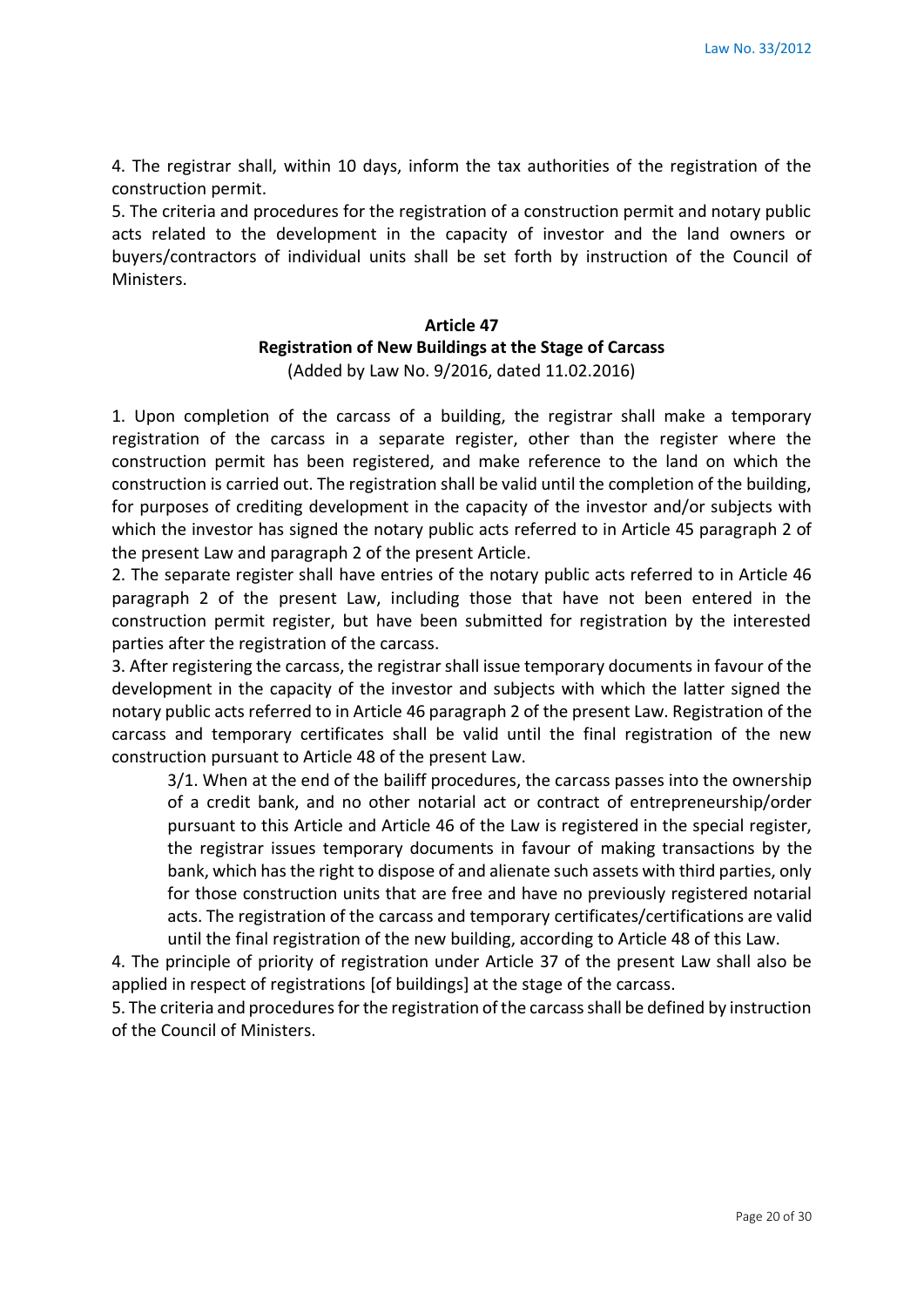#### **Article 48 Final Registration of New Constructions**

1. After the completion of the structure of a building, the registrar shall effect its final registration, immediately after the transfer for registration by the urban planning offices/unit/departments of the local government units, of the documentation referred to in Article 13 of the Law No. 8402, dated 10.9.1998 "On controlling and disciplining civil engineering works", as amended, and Article 79 of the Law No. 10119, dated 23.4.2009 "On territorial planning", as amended.

2. For purposes of registration, the properties which are designated as such in notary public acts on the acquisition of ownership, concluded between the investor and the subjects with whom he/she has concluded the notary public act, shall be considered as owned by the owners of individual units. Individualized units of a facility, in respect of which the investor has not concluded a notary public act with third parties, shall be registered as owned by the investor, except for the properties defined in the act of mandatory co-ownership.

3. In the property card of the individual unit, the registrar shall make the respective note of the quota of participation of the individual unit in the mandatory co-ownership.

The criteria and procedures for the registration of individual units of a new structure shall be defined by instruction of the Council of Ministers.

# **Article 49 Registration of Legalized Facilities**

1. A registrar shall register a legalized facility immediately upon delivery by the Agency for the Legalization, Urbanization, Integration of Informal Areas/Constructions, of the legalization certificate and documentation referred to in Article 29 of Law No. 9482, dated 03.04.2006. "On the Legalization, Urbanization and Integration of Illegal Constructions ", as amended. 2. The registration shall be made in favour of the subject that has been issued the legalization certificate.

### **Article 50 Registration of Common Premises in Buildings**

1. A registrar shall register an act of mandatory common ownership of common premises of buildings, in a separate register in favour of the assembly of co-owners in proportion to the part of the residential building which is intended as or is an individual ownership.

2. For purposes of registration, all parts of a property in common ownership shall be considered common ownership of owners of individual units, in proportion to the quota of participation in the common ownership, with the exception of the unit which is individual ownership. A common property shall, as a rule, include all parts of the building, territory, equipment, environment and facilities in its service, that are not intended for individual use, are not public property, or are not owned by individual unit owners, such as land on which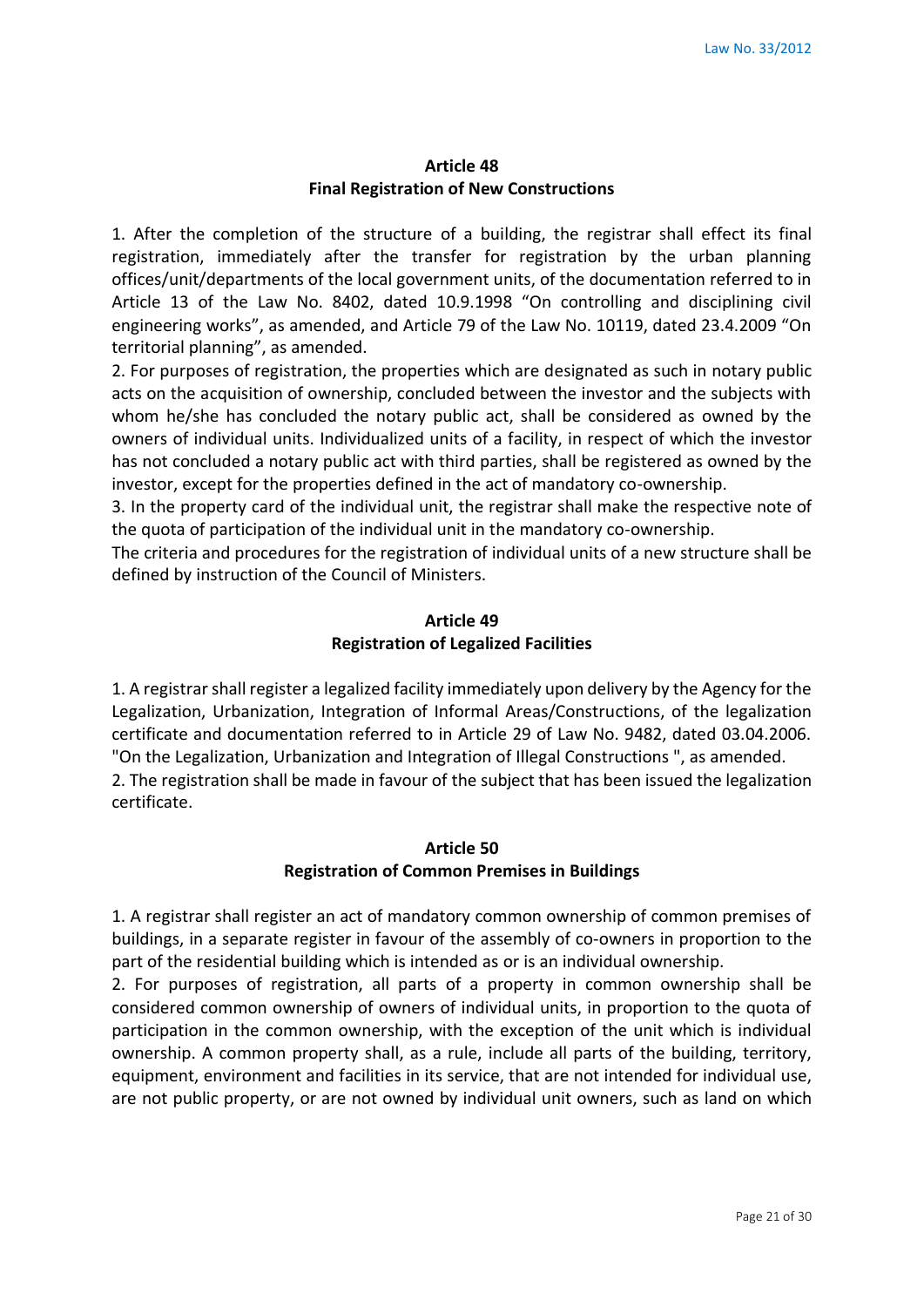the building is set up, fenced yards, parking lots, swimming pools, lawns, foundations, support walls, roofs, terraces, stairs, stair landing, lifts, passageways, cellars, wells, manholes, water storage tanks and joint boilers.

#### **Article 51 Registration of the Lease Contract**

1. A lease contract entered into by a notary public act, in respect of an immovable property, of duration of over 9 years, shall be entered in the relevant section of the landlord's immovable property card. The lease contract entered into by a notary public act, in respect of an immovable property, of duration of over one year, may be registered in the immovable property register.

2. Where a lease contract covers a part of an immovable property, the existing immovable property card shall be closed, and new cards shall be opened for the part/parts that are leased and the remaining part/parts of the immovable property, and relevant entries shall be made in the cadastral map, as defined in Article 33 of the present Law.

### **Article 52 Registration of Pre-emptive Right**

A Registration Office shall register a pre-emptive right pursuant to Article 204 of the Civil Code, and applicable legislation.

# **Article 53 Registration of Mortgages**

Mortgaging requires the registration of mortgage in the appropriate section of the immovable property card, or a part thereof, which is used as a security for the obligation, registration of the person in whose favour it is created as its owner, and filing of the document in the file.

# **Article 54 Registration of Legal Mortgage**

Upon the registration of an immovable property, the registrar shall also register a legal mortgage, in the proper section of the immovable property card, when this derives from:

a) legal acts pursuant to Article 563 of the Civil Code;

b) administrative acts of the competent authorities for the collection of tax and customs duties;

c) other acts as provided for by law.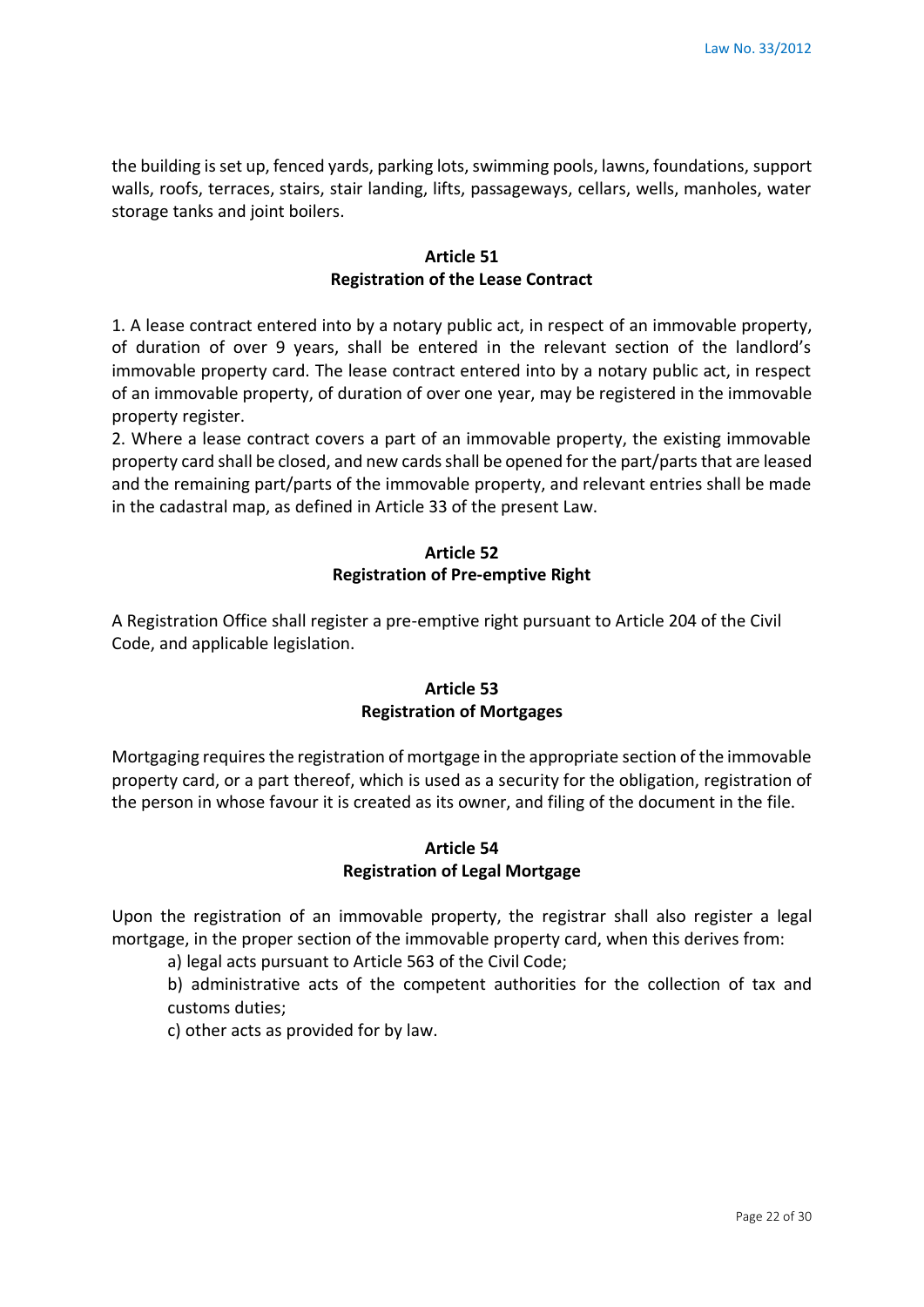#### **Article 55 Cancellation of Mortgage**

The registrar shall, on the basis of a written application submitted in the form prescribed by law, decide to cancel registration of a mortgage when the conditions pursuant to the relevant Civil Code provisions have been met. The act which reasons the cancelation of the mortgage shall be attached to the application. The relevant actions shall be signed by the registrar.

### **Article 56 Registration of Titles "in Use"**

Titles "in use", issued by government institutions in respect of immovable properties, [which are] state-owned property, shall be registered in the property card and reflected in the cadastral map. The [name of the] possessor of the title "in use" shall be entered in the relevant section and the state shall be entered in the owners section, as owner of the immovable property in question.

#### **Article 57 Registration of Servitudes**

1. The owner of an immovable property shall register a servitude by presenting to the registrar the act creating the servitude, in the form required by law, which shall contain:

a) the nature of servitude, the period over which the servitude has effect, and any conditions or limitations that have an effect over it;

b) immovable property or part thereof that is affected by the servitude.

2. The document whereupon servitude is applied shall be inserted in the file. It shall contain a survey plan, which is necessary to determine the location and extent of the servitude. The servitude shall be entered in the relevant section of the immovable property card.

#### **Article 58 Termination and Alteration of Servitudes**

Upon submission of an application and required documents by a person in whose favour the servitude has been placed, the relevant registration shall be made in the respective section of the immovable property card.

### **Article 59 Registration of Limitations**

1. A registrar shall issue an order for the registration of a limitation in the appropriate section of the immovable property card, with or without a request of the person concerned. That note is made by the registrar in order to prevent fraud or improper actions on the rights of the registered ownership, where the facts or documents submitted/administered at the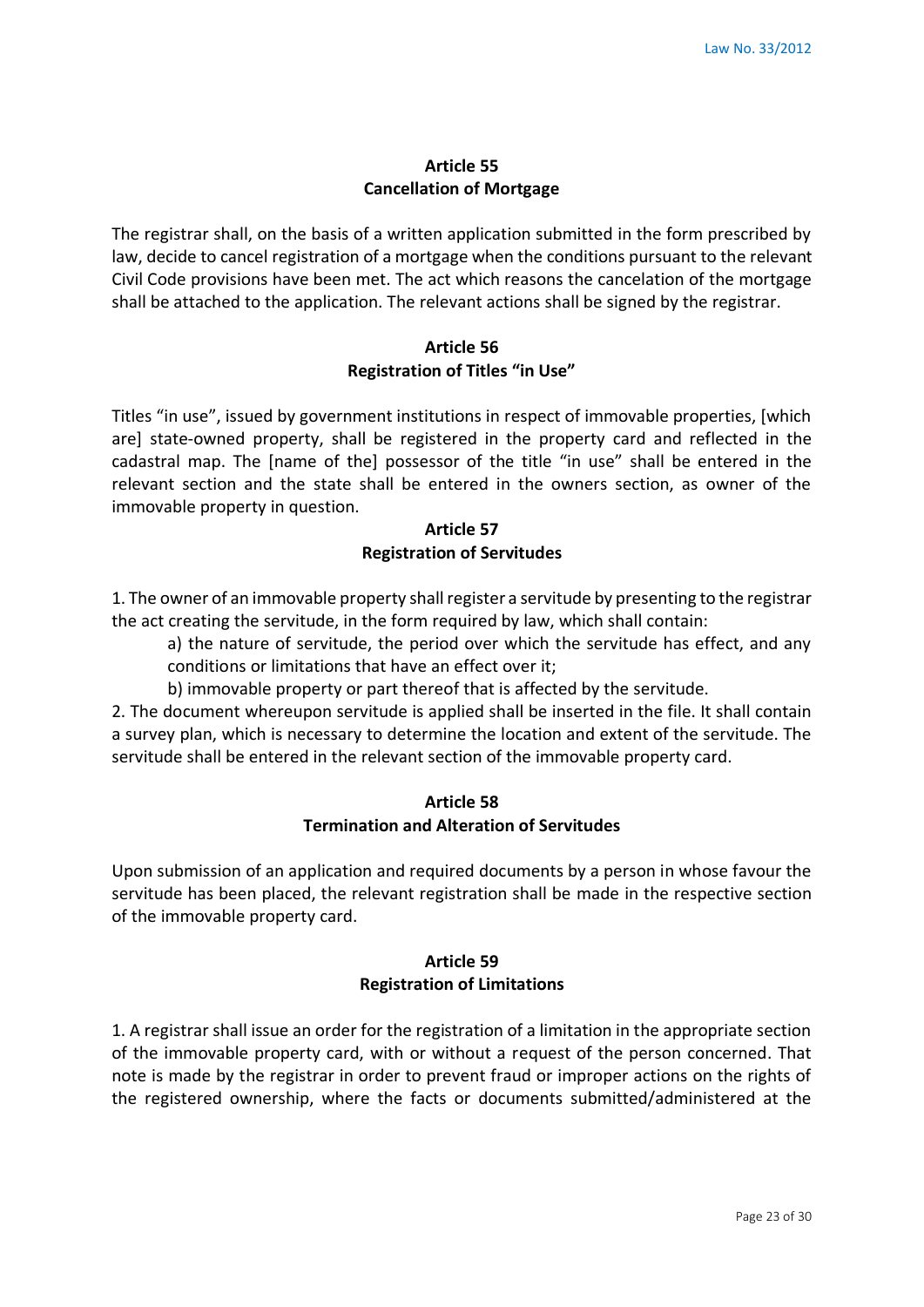Immovable Property Registration Office indicate that the owner's right to act on the immovable property has been restricted.

2. This order shall prohibit transactions with that immovable property. A limitation may extend:

a) for a period of 30 days from the date of the notice;

b) until the occurrence of a certain event, but not more than 30 days.

3. The limitation act shall be issued in the form of an order, which must be reasoned and set out the legal remedies of the parties it is addressed to.

4. Upon expiry of the 30-day period, in case of failure to submit a court decision for the interested subject to take action for purposes of securing the claim, as defined in Article 202 and following articles of the Civil Procedure Code, the registrar shall have a duty to lift the registered limitation pursuant to paragraph 1 of the present Article.

#### **Article 60 Notification and Effect of Limitation**

1. Once a limitation order has been issued, a registrar shall notify the person in whose name the immovable property is requested to be registered, or has been registered.

2. Parties have the right to file an appeal to the court against the limitation order within 5 days of notice.

### **Article 61 Registration of the Power of Attorney**

A power of attorney shall, at the request of a represented party or representative, be registered in the ownership section of the card pertaining to that immovable property, and the original copy shall be stored in the archives.

#### **Article 62 Registration of Acts Made in Other Countries**

All acts made in other countries shall, when presented for registration, be duly translated and legalized.

#### **CHAPTER VI**

#### **CORRECTION OF ERRORS IN THE REGISTER AND GUARANTEEING INFORMATION**

### **Article 63 Correction by the Registrar**

1. A registrar shall, at the owner's request, correct material errors in the immovable property certificate and/or card in the following cases: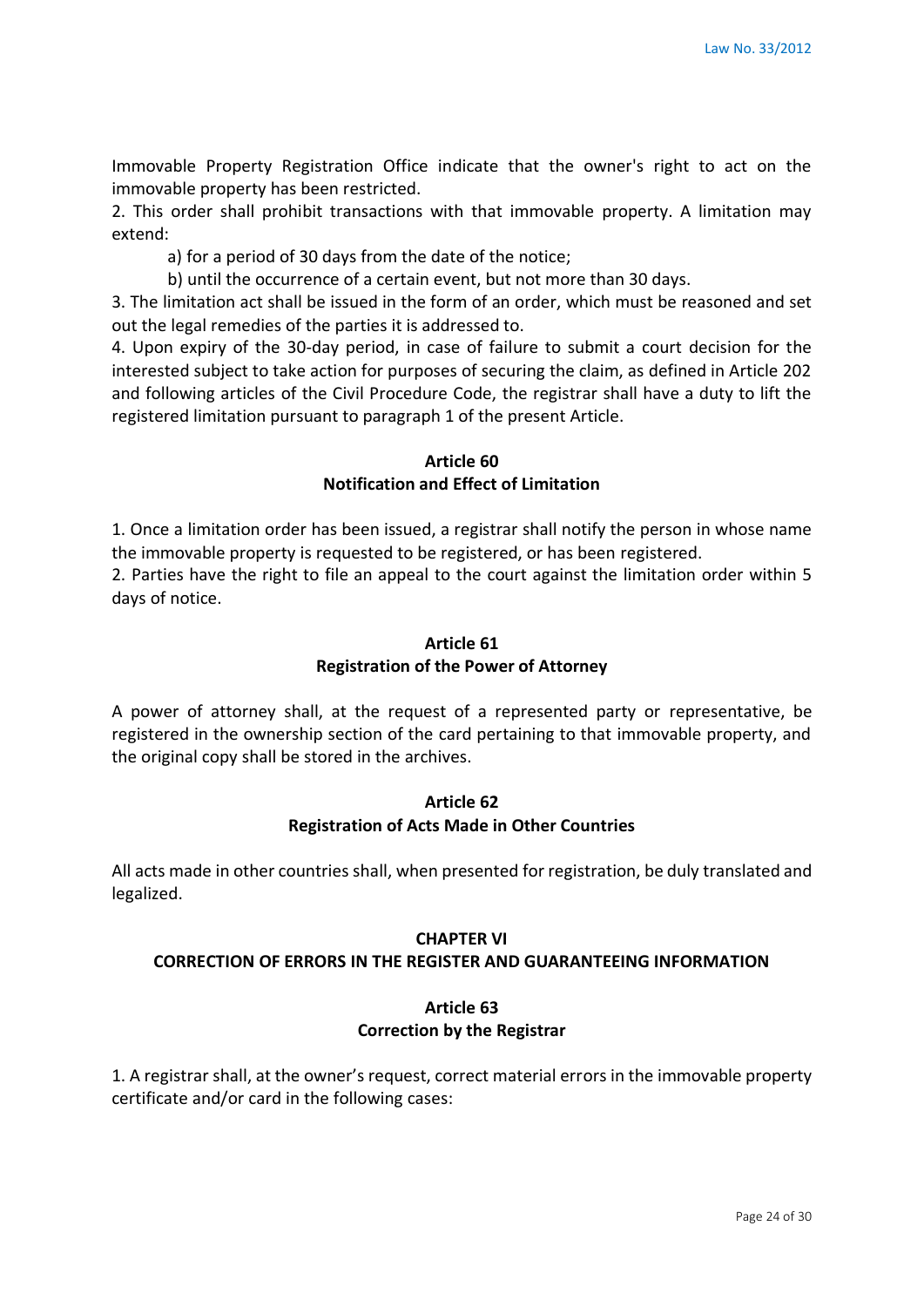a) in the case of errors or omissions that do not affect the interests of another owner; b) when, after a survey, it turns out that an area shown on the card is not the same as the one indicated in the act of ownership acquisition. In this case, the registrar shall first notify all persons entered in the register who have an interest in or are affected by the proposed correction;

c) upon proving the change of an owner's name or address, and at the owner's written request, the registrar shall enter the change in the card.

2. When the registrar finds that the certificate contains material errors, he/she shall, after the previous ownership certificates have been handed over, issue a new certificate.

3. The registrar's order to correct the card, in the cases provided in paragraph 1 of this Article, may be examined by the Chief Registrar.

### **Article 64 Improvement of Cards and Cadastral Maps**

1. Cards and cadastral maps shall be improved and/or updated after completion of the first registration of the immovable property, when:

a) the data entered in them are not consistent with those of the act of acquisition of ownership or real right, used to perform the registration; and/or

b) there is no connection between a card and a cadastral map; and/or

c) geographical location of properties, as indicated in the cadastral map, does not correspond to the actual geographic location of those properties according to the act of acquisition of ownership.

2. The process for the improvement/updating of cards and cadastral maps shall be made by order of the Chief Registrar, on proposal by the registrar. The Chief Registrar's order shall be published / notified pursuant to the rules established by the applicable legislation.

3. The data obtained after the improvement process must be posted for a period of 45 days at the premises of the local Immovable Property Registration Office and local government body where the zone which is subject of data improvement is located.

4. Interested persons shall, within the prescribed period of public display, have the right to submit requests to improve/update the data. Upon lapse of the prescribed period of public display under paragraph 3 of the present Article, all immovable properties in respect of which there are no claims, shall be registered as they are in the improved/updated cards and cadastral maps.

5. The conditions and procedures for improving and updating the data shall be defined by decision of the Council of Ministers.

# **Article 65 Guaranteeing Information**

1. The Immovable Property Registration Office shall, upon completion of the first registration, guarantee the information regarding: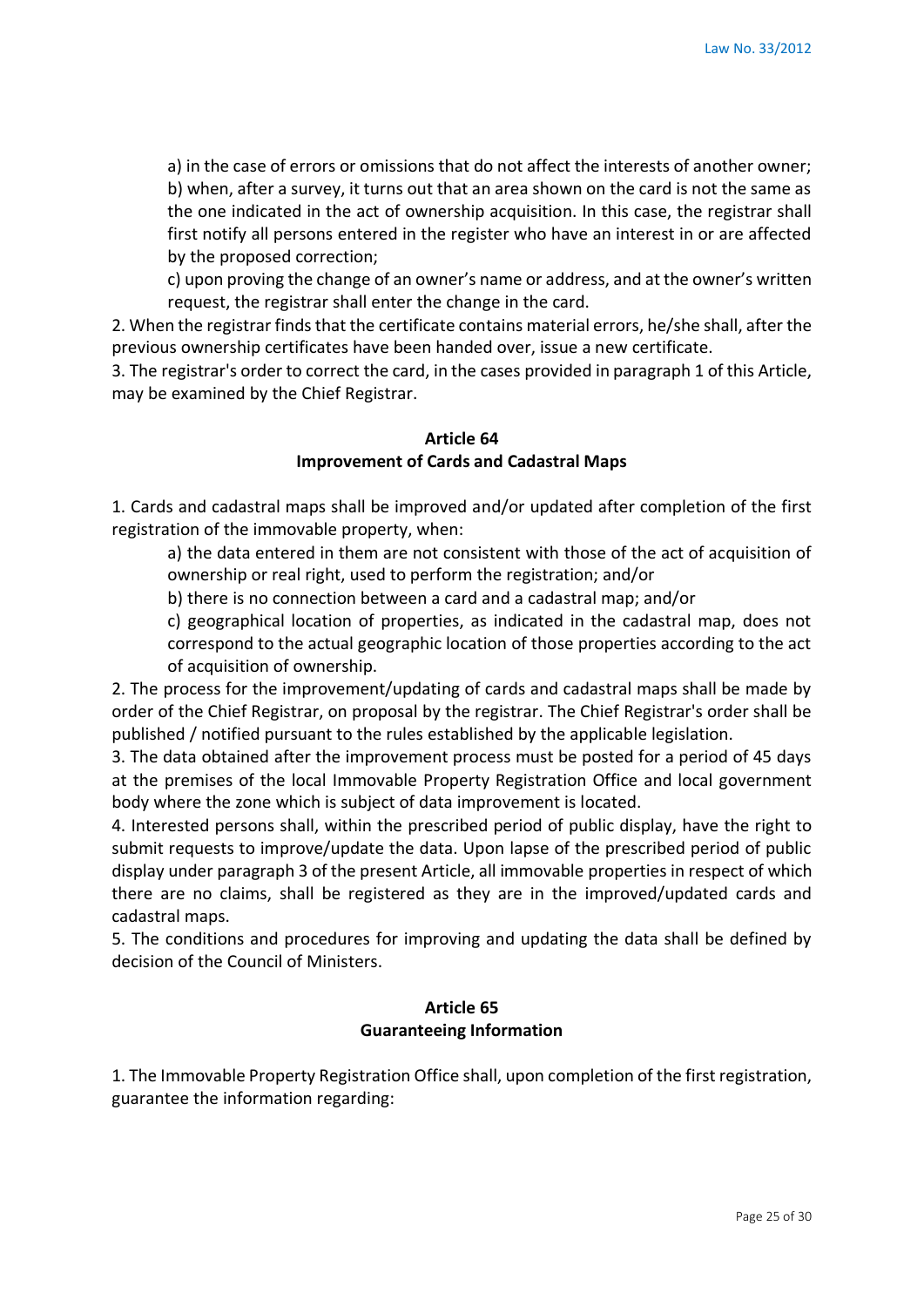- a) right of ownership and real rights registered;
- b) property identified as subject to such rights;
- c) holder of such right.

2. The Registration Office shall be exempted from the responsibility of guaranteeing information in cases of loss or transfer of property rights, in accordance with the implementation of the applicable Albanian legislation on expropriation, public interest, and any binding decision that brings about effects on the immovable property.

#### **Article 66 Procedure for Claiming Compensation**

The Registrar shall, at the request of an interested party, make a special decision whether a particular right to compensation for damages caused, arising from the registration of information guaranteed under Article 65 paragraph 1 of the present Law, must arise in accordance with the provisions of the present Law. When approving the Registrar's decision, the Chief Registrar shall determine the amount of compensation for the damage incurred in connection with the case.

# **Article 67 Amount of Compensation**

The rules for calculating the compensation for damages caused as a result of the registration of improper information on an immovable property shall be defined by decision of the Management Board.

### **CHAPTER VII ACCESS TO INFORMATION**

#### **Article 68 Rules of the Right to Information**

The owner or person who proves that he/she has a legitimate interest in accordance with the provisions of the present Law, shall be entitled to obtain information and copies of documents that are in the immovable property registers, cards, cadastral maps, documents filed with the application for registration, and documentation held and administered by the local immovable property registration offices.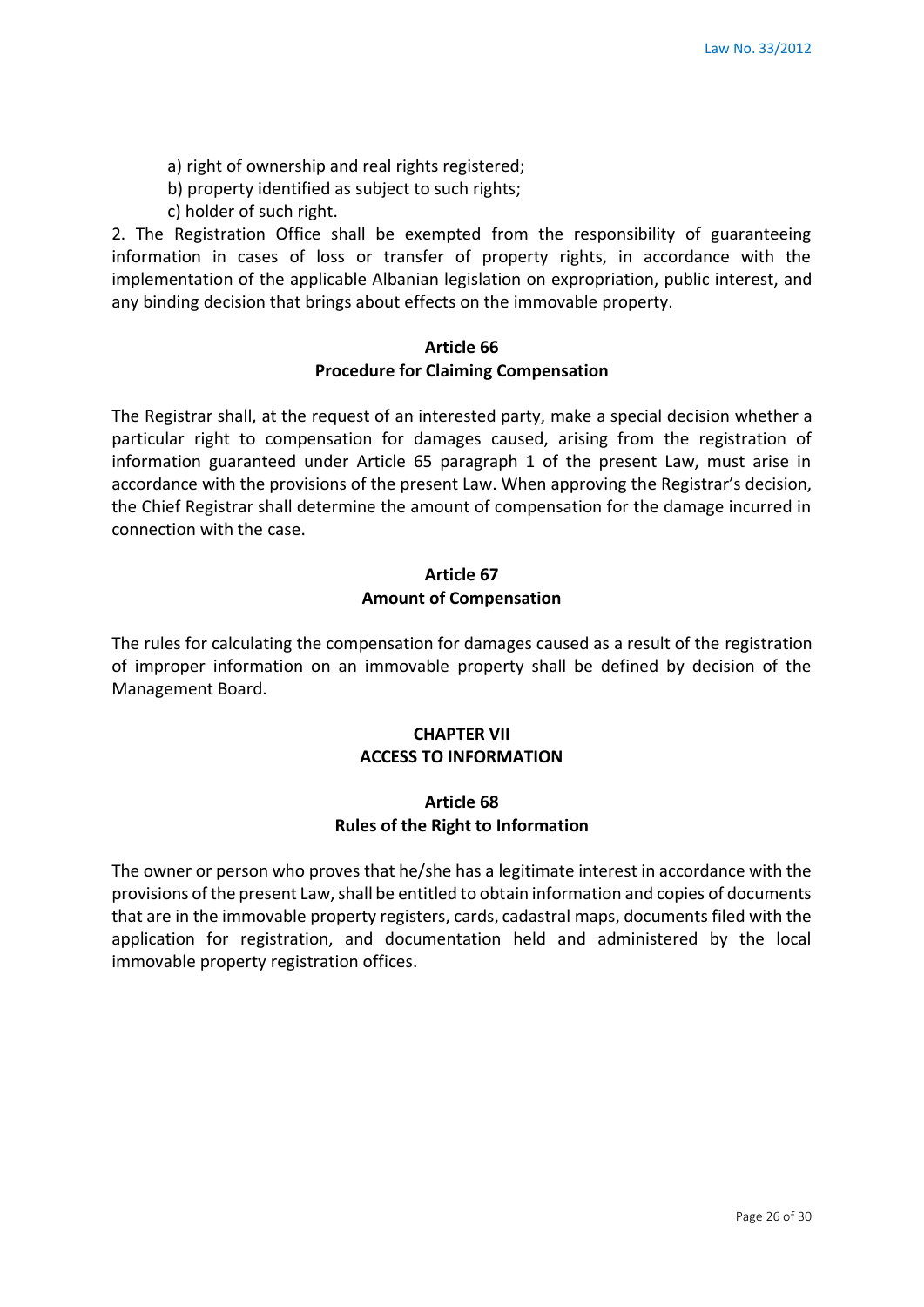#### **Article 69 Guaranteeing Access and Dissemination of Information**

1. Distribution of the register extracts shall be performed ensuring the security of the data system, and standards and principles for the protection of personal data, according to the applicable legislation, through several levels of security, as set out in Article 7 of this Law.

2. Legal/natural, domestic or foreign persons shall be given an access code and the right to receive data extracts directly, only through the electronic register, ensuring that it is technically impossible to manipulate the electronic register through the electronic system.

3. Legal/natural, domestic or foreign persons who have the right to have access to the electronic system may receive electronic property extracts/documents directly, after they have taken the consent of the subjects who are registered as owners of the immovable property.

4. Subjects that are not allowed access under paragraphs 2 and 3 of the present Article shall have the right to request that the Immovable Property Registration Office provide the relevant information, by electronic mail or post delivery, upon satisfaction of the requirements of the present Law.

5. The Chief Registrar shall verify every 24 hours if receipt of such data by subjects has been made in accordance with the provisions of this Law.

6. The rules and procedures for the exercise of the legal/natural, domestic or foreign persons' right to have access to the electronic system, shall be defined by decision of the Council of Ministers.

#### **Article 70**

#### **Information on the Application Submitted to the Immovable Property Registration Office**

1. A person, who submits an application for the provision of a service by the Immovable Property Registration Office, shall be assigned an identification number and security code of the application, through which he/she may verify the status of handling of his/her request. Each application submitted for the performance of a service by a registration office shall be

handled within 15 days. As an exception, the Chief Registrar may establish a timeframe other than that anticipated above, which in any case may not be more than 15 days.

2. The Immovable Property Registration Office shall ensure that the information specified in paragraph 1 of the present Article is provided through the database created therein.

3. This data base shall be accessible by the Minister of Justice, the Head and members of the Management Board, and Chief Registrar.

#### **CHAPTER VIII**

#### **FEES AND INFRINGEMENTS**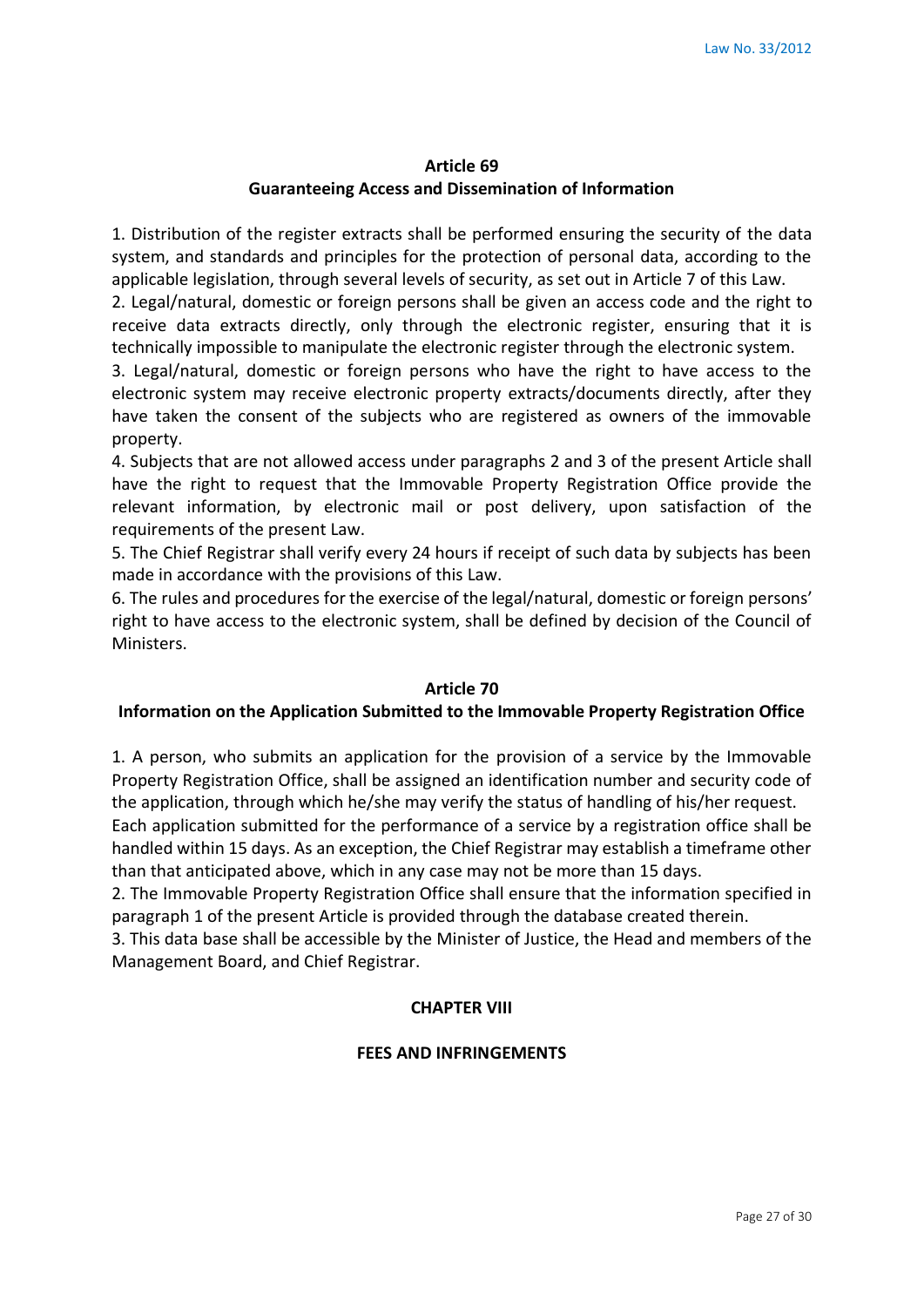#### **Article 71 Fees**

1. Issuance of immovable property certificates, leases, certified copies of inspections, survey plans, printed forms, information on the legal status of properties, and other services performed by the Immovable Property Registration Office based on the data administered in the immovable property register shall be made upon payment of certain fees and, in case of delays, interest shall also be paid. A registrar shall refuse to act until a fee and interest due have been paid, as set out in Article 39 of this Law.

2. The list of services shall be determined by decision of the Council of Ministers.

3. The Minister of Justice and Minister of Finance shall, by joint instruction and upon the proposal of the Management Board, approve the service fees payable to the Immovable Property Registration Office.

## **Article 72 Infringements**

1. A statement or action contrary to Article 7 of this Law shall, where it does not constitute a criminal offense, be punished by the registrar by a fine of 5 000 to 50 000 ALL. An appeal may be filed against the registrar's decision to the Chief Registrar within 30 days. An appeal may, within 30 days of the date of notification, be filed against the Chief Registrar's decision or failure to render a decision to the district court where the infringement has been committed. 2. Consideration of administrative infringements and execution of decisions shall be made pursuant to the Law No. 10279, dated 20.5.2010, "On administrative infringements".

3. Unauthorised transfer of data to third parties, excluding interaction, pursuant to the Law No. 10325, dated 23.9.2010, "On the State Data Basis" shall, unless it constitutes a criminal offense, constitute an administrative infringement and punished as per this Article.

4. Unlawful interference with the electronic immovable property database or computer transmissions, and dissemination of immovable property-related data by employees authorised to perform automatic data processing shall constitute a criminal offense and punished under the provisions of Article 192/b of the Criminal Code.

#### **Article 73 Appeals**

1. An appellant may, within 30 days of the date of receipt of notice about this decision/order of the Chief Registrar, notify the registrar, through a specific form, of his intention to file an appeal against the decision/order in court.

2. When an appellant requests that the registrar take the case to court, that party shall pay to the registrar the amount needed to cover the costs for the preparation of the documents.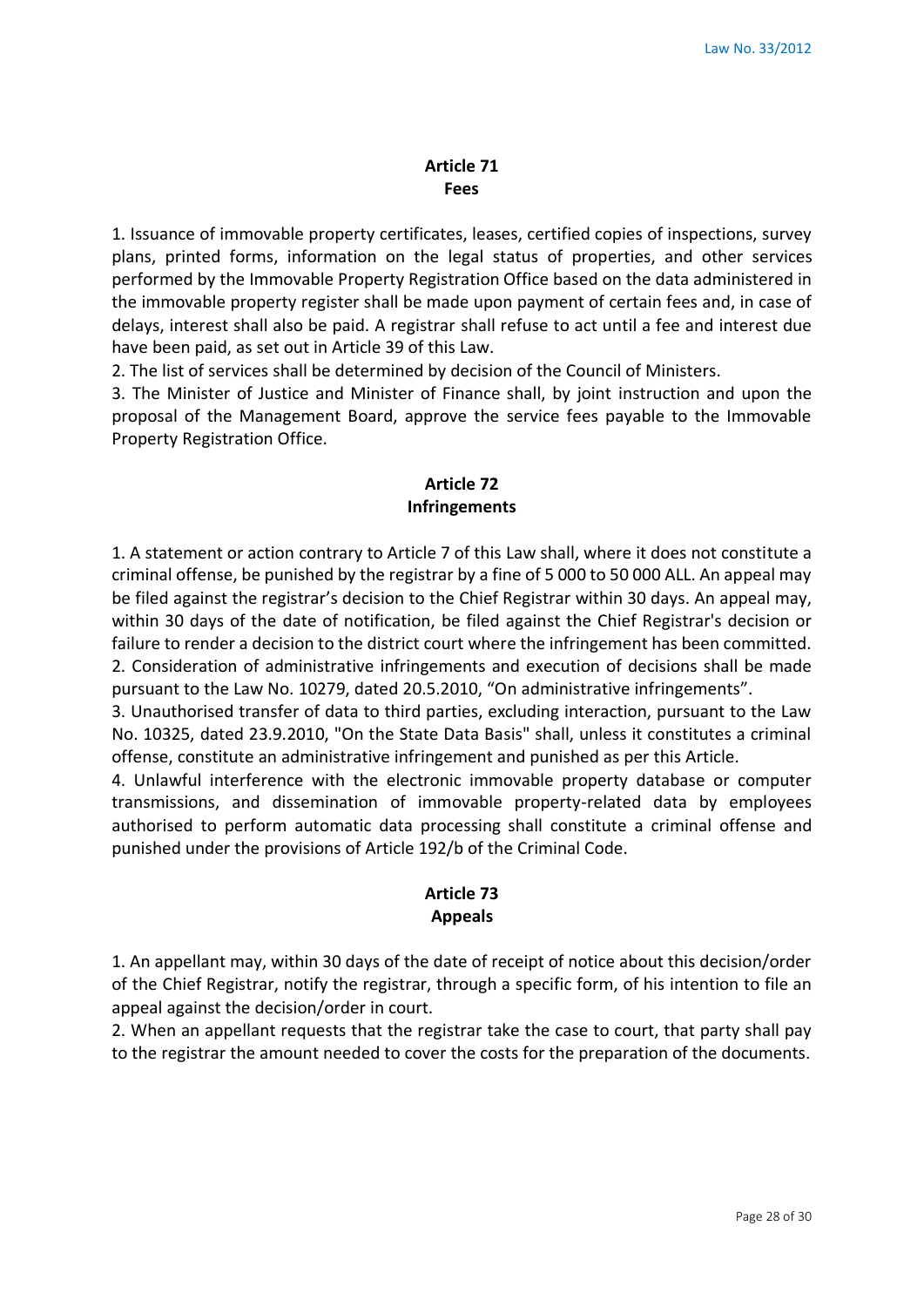### **Article 74 Effect of Appeals**

In case an appeal related to the registration of immovable property is filed to the Chief Registrar or judicial bodies, the registrar shall make an entry thereof in the relevant section of the card, indicating the fact that an appeal to the Chief Registrar or the court is pending for decision.

#### **CHAPTER IX**

#### **FINAL PROVISIONS**

## **Article 75 Transitional Provisions**

1. The registrars shall, within the first year of entry into force of this Law, obtain a certificate of knowledge, pursuant to Article 19 paragraph 4 of this Law.

2. The registrars of the local immovable property registration office shall, within 45 days of the entry into force of the present Law, have a duty to handle all limitations on the immovable property registrations, imposed prior to entry into force of the present Law, as defined in Article 59 thereof, with the exception of limitations imposed on the ground that registration was performed contrary to the provisions laid down in Article 193 or 195 of the Civil Code, or creates an overlap with another registration.

3. Registration index maps created and administered at the time of entry into force of the present Law, in the registration office, after the completion or during the first registration process, pursuant to the provisions set out in the Law No. 7843, dated 13.7.1994, "On the Immovable Property Registration", as amended, shall still be used by the immovable property registration offices until they are replaced with cadastral maps created pursuant to the present Law. Application of cadastral maps shall starts after 1 January 2014.

4. The Immovable Property Registration Office shall be funded for the following year as set out in the Law on Annual Budget.

#### **Article 76**

1. The Council of Ministers shall be responsible for issuing, within 3 months of entry into force of this Law, regulations pursuant to Article 7 paragraphs 2, 3 and 5, Article 10 paragraph 3, Article 25, letters "b", "c" and "d", Article 44 paragraph 5, Article 45, paragraph 5, Article 46 paragraph 6, Article 47 paragraph 5, Article 48 paragraph 3, article 64 paragraph 5, Article 69, paragraph 6, and Article 71 paragraph 2, of the present Law.

2. The Minister of Justice and Minister of Finance shall, within 3 months of entry into force of the present Law, issue a by-law pursuant to Article 71 paragraph 3 of the present Law.

3. The Management Board shall be responsible for issuing acts pursuant to Articles 6 and 67 of the present Law.